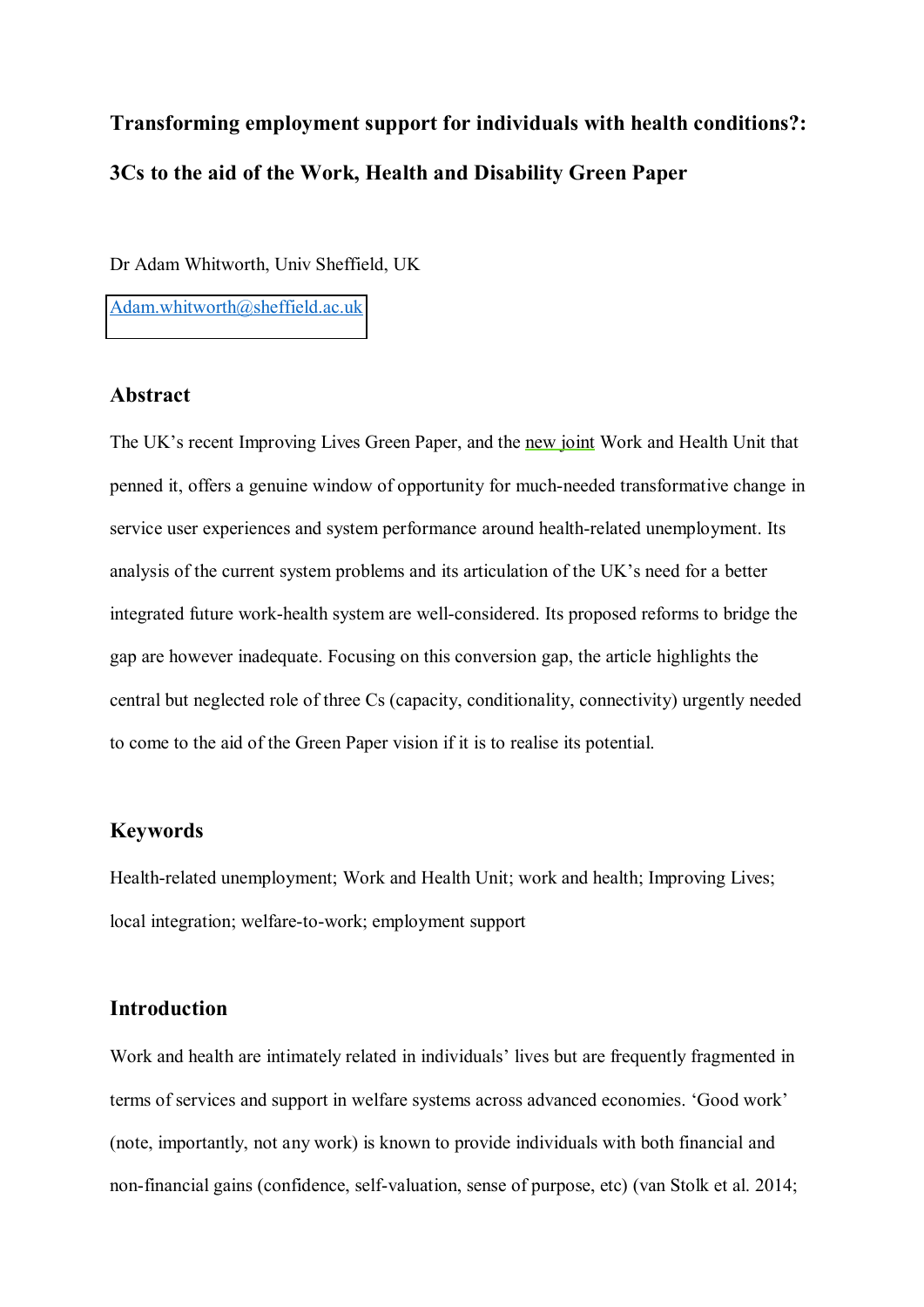Oguz 2013; Waddell and Burton 2006; Dolan et al. 2008). That idea of 'good work' needs to be self-defined by individuals themselves so that job roles are tailored to their specific needs (both health and wider) and interests, alongside a set of employment characteristics that are shared more generally across all individuals (e.g. contractual and income security, income adequacy, choice and agency, interest, safety, respect, opportunities for development) (Ritter and Anker, 2002; Warhurst et al., 2012; Jones et al., 2017).

In a comparative perspective the 'disability employment gap'  $-$  the percentage point difference in the employment rate of working age adults with a disability or health condition compared to those without  $-\dot{i}$  is always negative, typically large and has proven stubbornly difficult to reduce (WPSC 2017). At one end of the international spectrum Luxembourg stands alone at only a 2% point disability employment gap whilst countries like Sweden, France and Turkey have relatively small disability employment gaps of around 10% points. At the other extreme the Netherlands and Hungary show disability employment gaps closer to 40% points (WPSC 2017: 6). Though not the worst performer comparatively, the UK fares relatively poorly internationally with a disability employment gap of 32% points: 49% of working age adults with health conditions and disabilities in paid employment compared to 81% of working age adults without paid work (WPSC 2017: 6; DWP-DH, 2016a: 8). Whilst vast therefore, the scale and stubbornness of the UK's policy challenge around health-related unemployment is one that is to differing extents shared by virtually all advanced economies.

In response, the UK Government took the ambitious step in 2015 of committing itself to halving the disability employment gap. As part of its strategy towards this commitment central government formed the innovative cross-departmental joint Work and Heath Unit (WHU) between Department for Health (DH) and Department for Work and Pensions (DWP)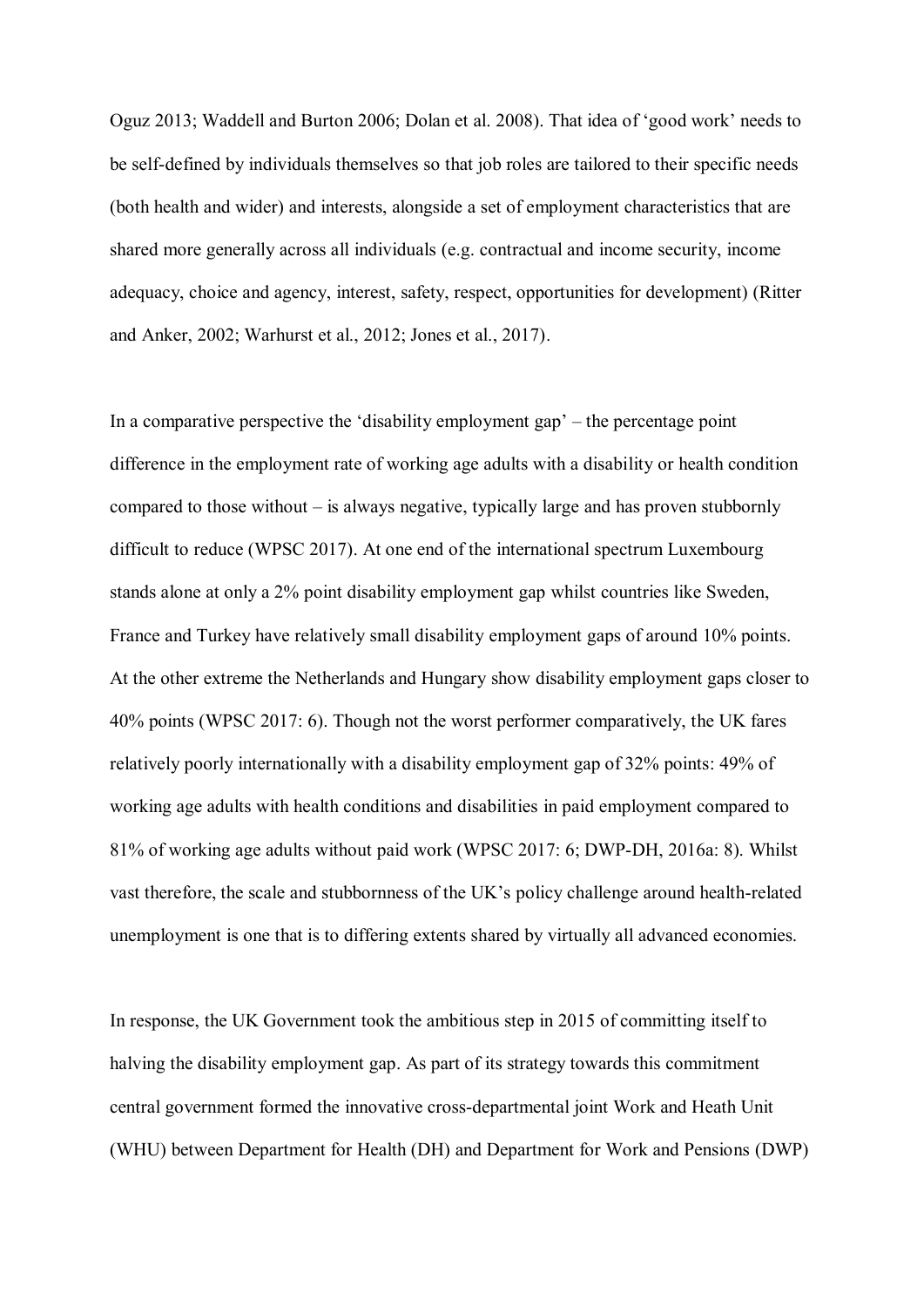to seek to better connect the UK's fragmented health and employment systems at both the strategic and operational levels.

Whilst the ambition and commitment is certainly to be welcomed the scale of the UK workhealth challenge is enormous. Around 70% of the UK's working age population who are unemployed and in receipt of key out-of-work benefits have a health condition or disability, with mental health and musculoskeletal conditions by far the most prevalent issues. The number of claimants in receipt of the UK's key health-related out-of-work benefit (now Employment and Support Allowance (ESA)) has remained at between 2-3 million for the past twenty years and now makes up around two-thirds of the total out-of-work benefits population (DH-DWP 2016c: Table 4a). This is a diverse as well as a large group and hence generalisations are inherently dangerous. In general, however, two main groups can be identified: a group of older males who have become long-term unemployed since deindustrialisation and the decline of manufacturing and a second more diverse grouping of individual suffering mental and behavioural disorders related to stress, anxiety and low mood within a modern economy and society felt to be increasingly competitive and insecure (Macnicol, 2013).

Similarly, the reasons driving the growth in these groups is complex and multi-faceted (Macnicol, 2013). It involves a combination of economic factors (e.g. deindustrialisation and worklessness, greater competition for vacancies, increased intensification, insecurity and routinisation of employment for those in work), employer behaviours (e.g. concerns, inexperience and/or challenges over hiring and retaining disabled workers (Burke et al., 2013; Chan et al., 2010), hiring discrimination (Ameri et al., 2018)) and the negative scarring effects of sustained unemployment of both work and health prospects. Also relevant are social factors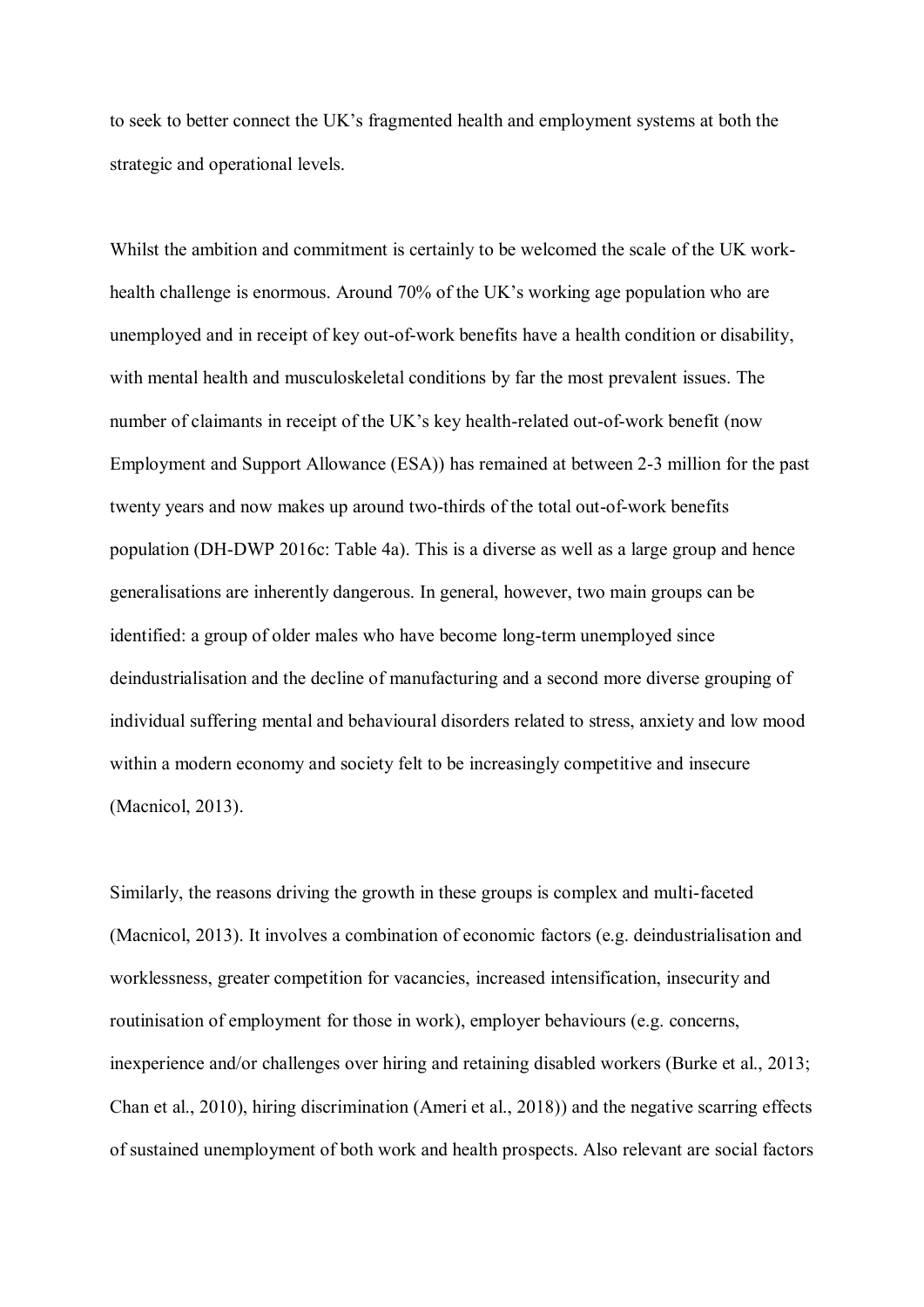(e.g. growing feelings of precarity, risk, relative failure, competitiveness) and demographic factors (e.g. increased prevalence of health conditions amongst the working age population (Emmerson et al., 2017)). Finally, key policy decisions have played important roles (e.g. the shift of caseloads from unemployment benefits to health-related benefits in the 1980s, the lack of meaningful employment support for long periods for many unemployed individuals with health conditions).

Within the welfare system two key inter-related issues have been the role of the Work Capability Assessment (WCA) and the impact of severe resource constraints and resultant rationing of support (both access to support as well as the intensity of any support received) in the UK's mainstream Jobcentre Plus public employment service. In the UK system WCA determines whether an individual is considered eligible for Employment and Support Allowance (ESA) social security benefits on the grounds of ill health. Alongside persistent concerns about its accuracy and implementation (NAO, 2016) a further issue is the dual function of WCA in the UK system in effect determining eligibility for mainstream public employment support as well as eligibility for social security benefits on the grounds of illhealth. For individuals deemed by the WCA to be eligible for social security benefits on the grounds of ill-health in the present system as a consequence receive no (ESA Support Group) or virtually no (ESA Work Related Activity Group) employment support at all, despite being the majority share of the total out-of-work benefit claimant population (DWP-DH 2016b: 7). The shift to Universal Credit dissolves these previous benefit categorisations but the lack of capacity and meaningful employment support for these types of claimants with health issues remains in Universal Credit.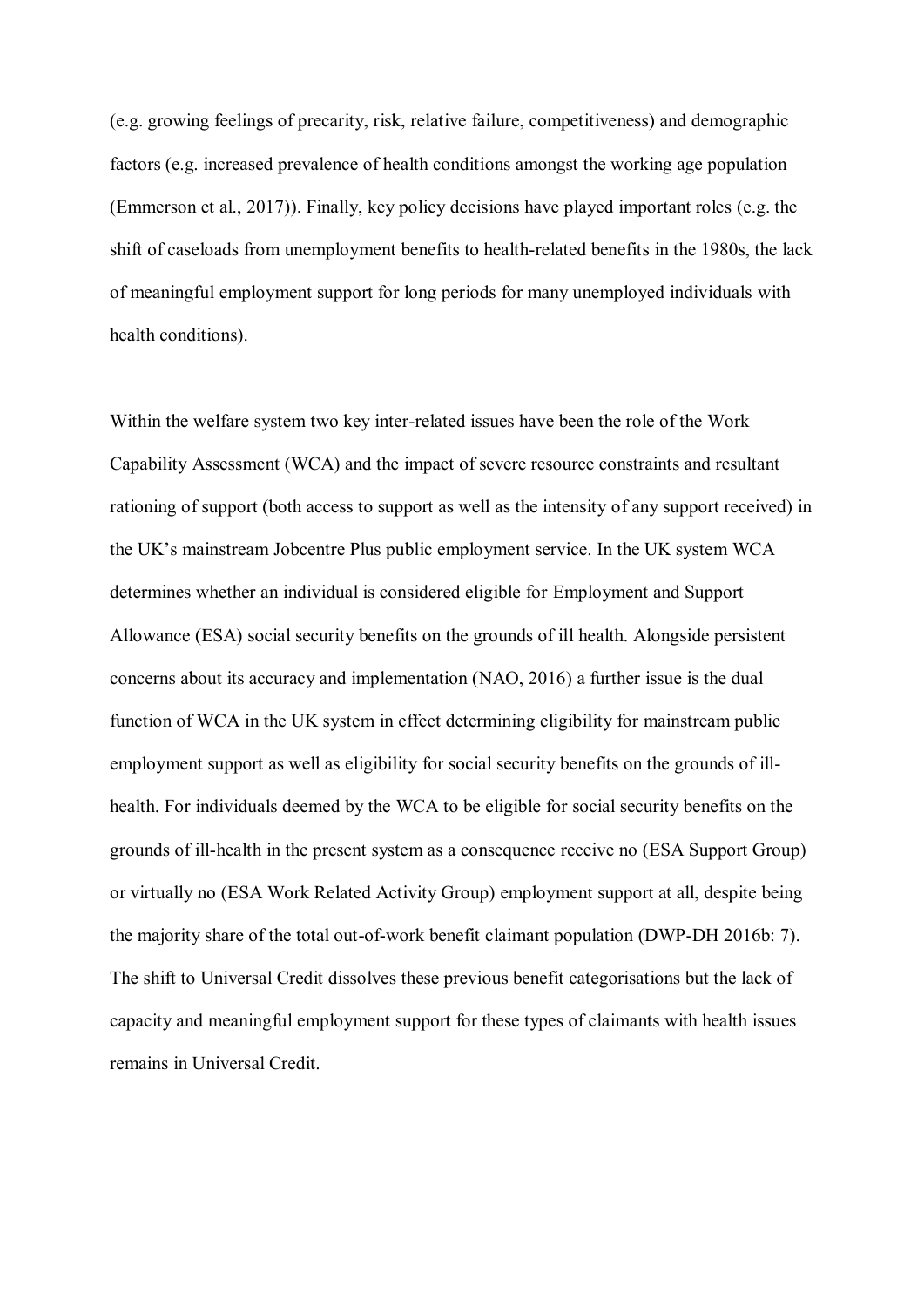In response to this context, the past twenty years of UK employment policy are littered with attempts from DWP to lift the employment rates of disabled people. None of these programmes have been able to make a significant dent in health-related benefit caseloads. The commitment has been made and the recognition of the need for change is clear. This is the context in which the joint Work and Health Unit was formed and to which its Improving Lives Green Paper speaks.

# **The Work and Health Unit and Improving Lives Green Paper: transformational intent, progressive potential**

The arrival of the joint Work and Health Unit (WHU) in 2016 and its Improving Lives: Work, Health and Disability Green Paper and consultation in 2016/2017 offer the UK a genuine window of opportunity for a much-needed transformation around employment support for individual with health issues. WHU is an innovative cross-departmental central government initiative between Department of Health (DH) and Department for Work and Pensions (DWP) in governmental recognition of "the need to bring work and health agendas together to break down the silos of the welfare agenda and employment on one side and then health, social care and carers on the other" (BSC, 2016).

Published in October 2016 and consulted on through 2017, Improving Lives presents a thoughtful and well-evidenced critical analysis of many of the key weaknesses, needs and future priorities facing the UK's disconnected work and health systems. As with any Green Paper it is wide ranging in its scope. The focus of this article is primarily on its core theme around supporting unemployed individuals with health issues into work. More specifically, our focus is on what we term the Green Paper's significant conversion gap between its well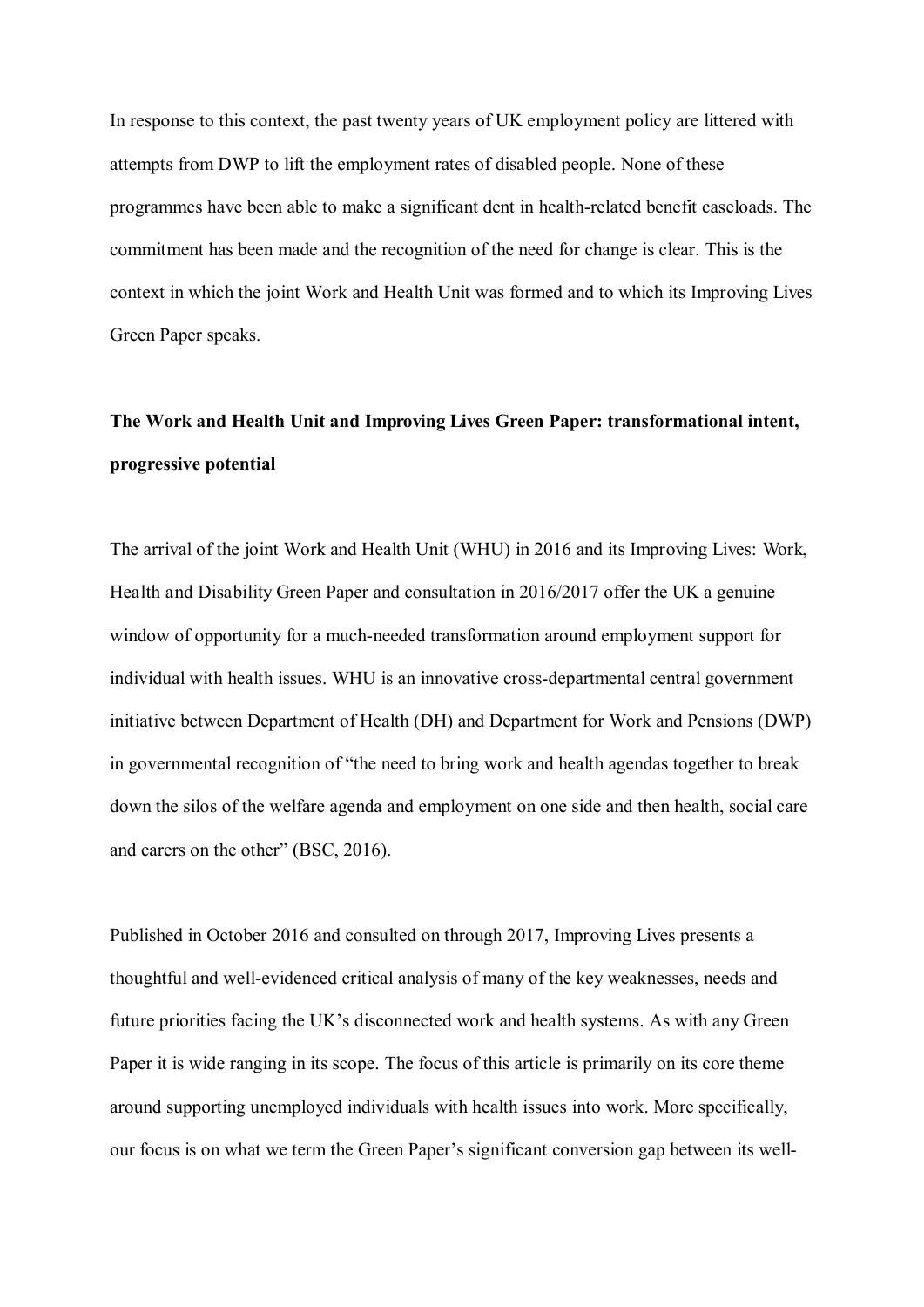considered analysis of problems and solutions as contrasted with its inadequate and misspecified articulation of the mechanisms to bridge the gap between the two. It is this conversion gap that poses a fatal risk to the progressive potential of the Green Paper and hence that warrants our scholarly attention.

The Green Paper's stated ambition is to consider what it would take to deliver a transformative step-change the employment support experiences and outcomes of individuals with health conditions and disabilities, not to tinker at the margins (DH-DWP 2016b: 3). The Green Paper rightly diagnoses that the heart of the problem is the long-standing and myriad disconnections between the work and health systems and what this means for the type of patchy and disjointed support that individuals receive and that commissioners and frontline practitioners are forced to operate within (DH-DWP, 2016b: 6). In doing so it recognises our shared need to work "beyond artificial system boundaries" in order to build the type of "integrated network of health and employment support" required to deliver "more holistic patient care" (DH-DWP 2016b: 25, 65, 17). This is rightly recognised to be about changes in cultures and practices as much as funding, commissioning and data flows (DH-DWP 2016b: 17, 65-67). It is also rightly recognised to require greater attention to evidence of what works and to the need for stronger collaborative partnership working across a range of key stakeholders nationally, regionally and locally to better integrate employment, health and wider policy systems (e.g. skills, housing) to enable "a more joined-up approach to health and work" (DH-DWP 2016b: 16). As such, Improving Lives can be seen to offer a wellconsidered and well-evidenced diagnosis of many of the key problems at the heart of the UK's disconnected employment and health systems alongside a considered and ambitious articulation of the desired progressive vision to build its future integrated alternative workhealth system.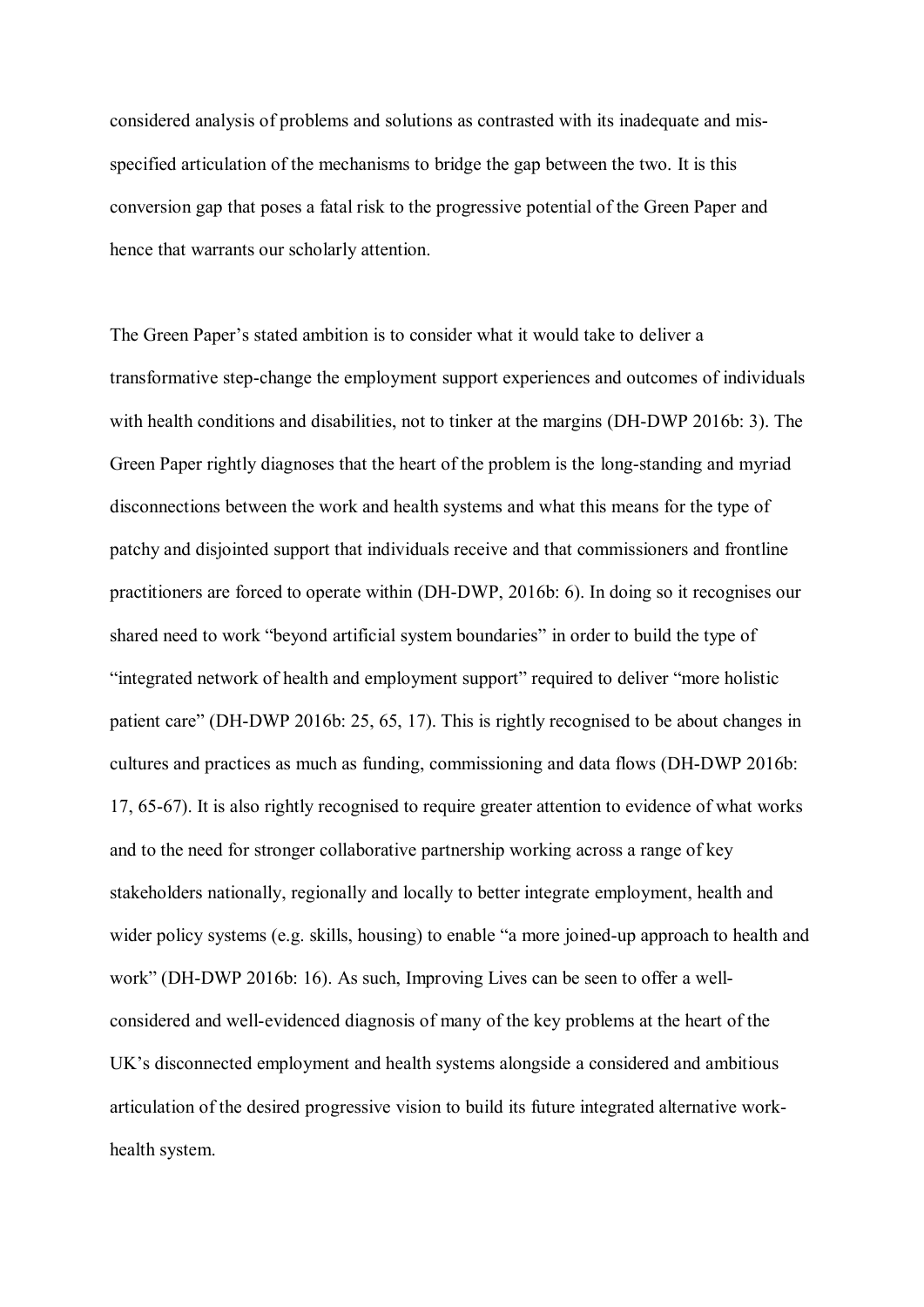As with all green papers Improving Lives is forced to tread a difficult line between its multiple purposes and, in this case, its multiple cross-departmental authors: the genuine desire for an open and positive discussion about challenges and change; the political necessity to at least partly defend the government's record; and a reluctance to open the debate to politically or fiscally undesirable or undeliverable demands given known parameters within which future reforms will likely have to fit. As a consequence, the proposed ways forwards set out in the Green Paper to bring the gap between the well-articulated current problems and desired integrated future work-health system lacks both the ambition and evidence-based realism seen elsewhere in the document.

Rather, Improving Lives seeks both to defend the government's work-health reform record to date as well as to control and narrow down the invited areas to comment and considered in scope for reform. Striking is the extent to which the Green Paper narrows down on the Jobcentre Plus public employment service as the key to delivering its transformative vision. Specifically, Improving Lives sets out a desire for Jobcentre Plus frontline employment  $advisors - Work Coaches - to have more flexibility in how they personalise support for$ claimants, to intervene earlier and to signpost claimants to other local provision. It also sets out a desire to better engage that large majority of unemployed individuals in the UK who, as outlined above, are in receipt of ESA (or Universal Support equivalent) health-related benefits and who as a result receive little to no employment support in the present UK system.

A new Personal Support Package containing multiple disparate elements is announced with some emphasis. A first element focuses on staffing. There is an emphasis here on upskilling Work Coaches to be disability trained and accredited and additional specialist staff: an extra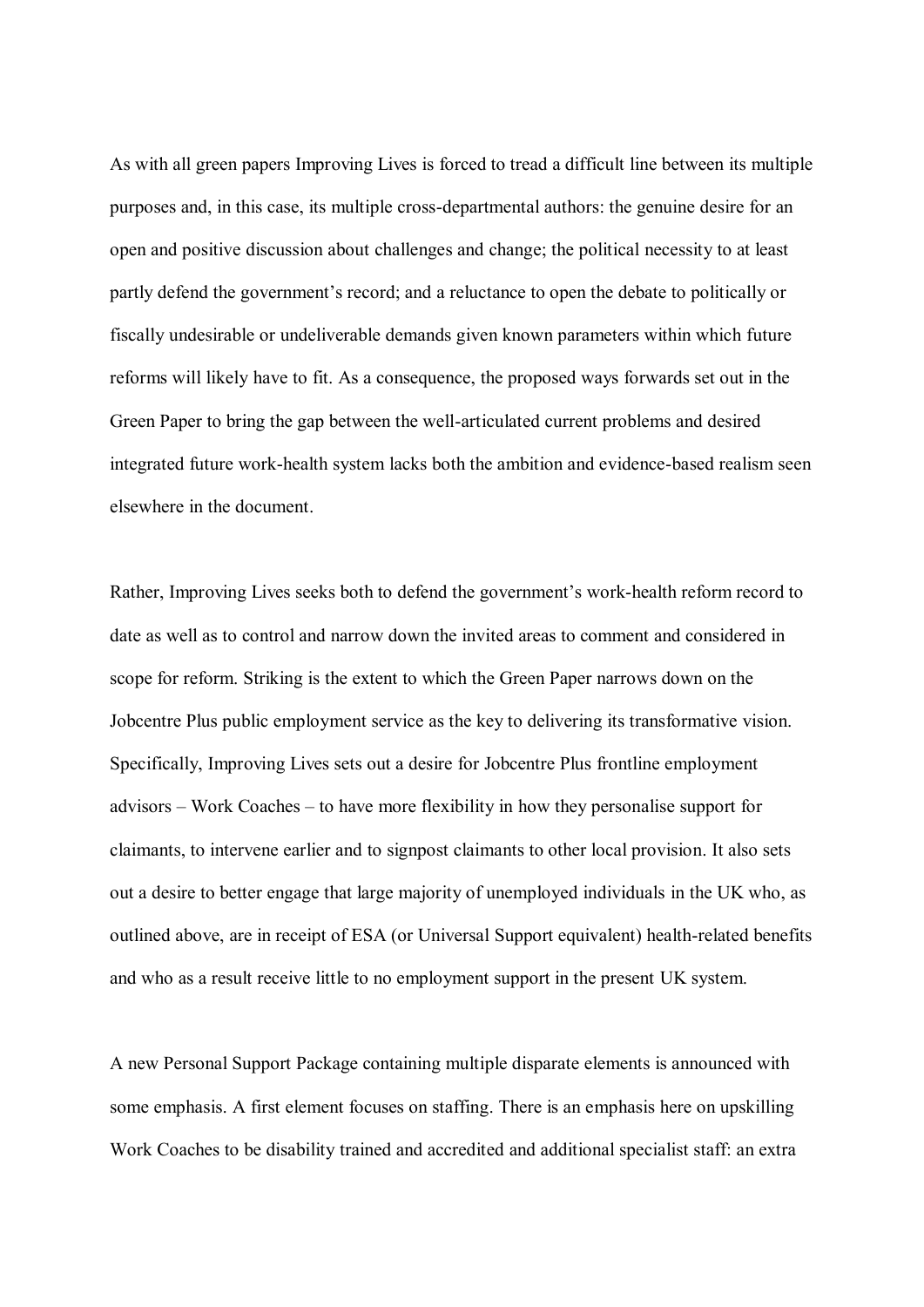300 Disability Employment Advisors (who have no caseload themselves but instead oversee Work Coaches to deliver improved support to claimants with health issues) and 200 new Community Partners to signpost to relevant local provision beyond Jobcentre Plus. Secondly, all ESA claimants (or Universal Credit equivalents) will be offered a new a Health and Work Conversation three months into their benefit claim to assess needs and draw up a suitable action plan. For new claimants of ESA WRAG (or Universal Credit equivalents) a range of other items are included: the new contracted Work and Health Programme; the Specialist Employability Support programme; peer-led Job Clubs; and work experience places for young people (DH-DWP 2016b: 26-27).

Taken together, Improving Lives argues that as a result of these reforms "[W] hatever a person's needs, this new package of support offered through Jobcentre Plus will ensure more personalised, integrated and targeted approaches" (DH-DWP 2016b: p35).

### **Bridging the gap: 3Cs to the aid of Green Paper obscurity**

It is far from clear however that the reality will live up to the Green Paper's rhetoric confidence to deliver a transformative change inn work-health performance (where 'performance' is understood to mean the combination of service user experiences, employment and health outcomes, and financial costs and savings). At the heart of these concerns is we argue a combination of conceptual under-specification, plain delusion and deliberate obfuscation within Improving Lives in three key areas for reform: capacity; conditionality; and connectivity. These we argue will need to be at the heart of any credible work-health system reform strategy that has the potential to deliver transformative change to the performance of the UK work-health system but are unduly side-lined within the Green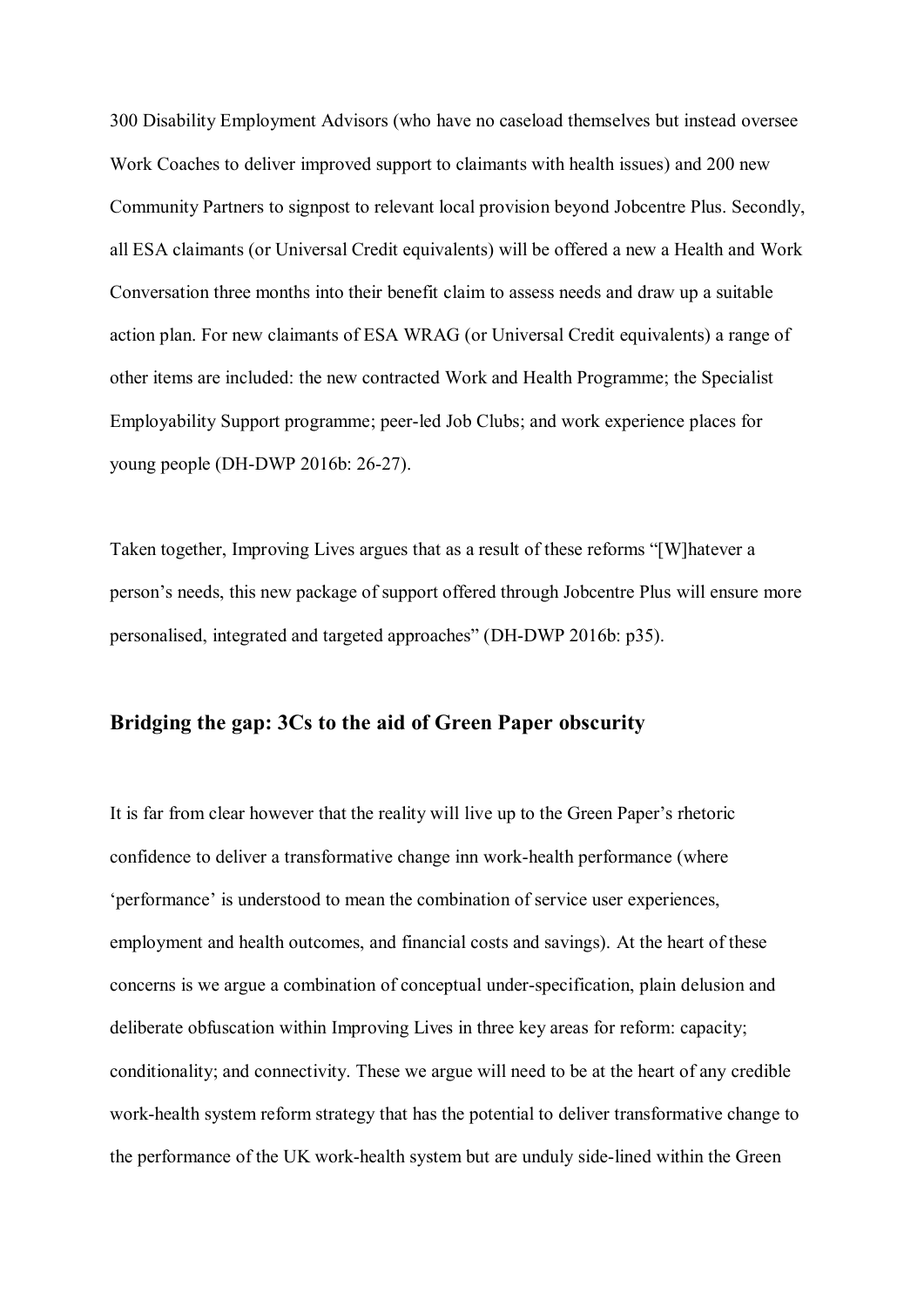Paper. The following sections discuss each of these three items in turn and the limitations of their treatment within the reform strategy outlined in the Green Paper.

#### **Capacity: reform rhetoric, highly constrained reality**

Delivering a transformation in the performance of any employment system inevitably requires resourcing. As outlined above, some limited new investment around staffing and interventions is set out in the Green Paper. However, in the context of the significant and sustained budgets cuts seen since 2010 the UK employment system remains far from the level of capacity needed to deliver the type of intensive, personalised and integrated support that unemployment claimants with health (and other more complex and/or severe) issues require.

The Work and Pensions Select Committee, the cross-party government committee that scrutinises government policy around employment support, recently conducted an enquiry into the future role of Jobcentre Plus (WPSC 2016). Whilst welcoming some aspects of DWP's proposed reforms the select committee had significant concerns over Jobcentre Plus's ability to deliver against the increased policy asks being made of it: "we have grave concerns" that shifting a raft of new, specialised demands and requirements onto Jobcentre Plus, without significant training and preparation and with greatly reduced resources, is simply frontloading this brave new world for failure" (Public Finance 2016).

In 2010, the latest data for which UK comparative data are available, the UK spent around 0.4% of GDP on employment support activities (excluding social security cash benefits) (Eurostat 2017). In comparative perspective this is low: the UK figure is similar to Italy,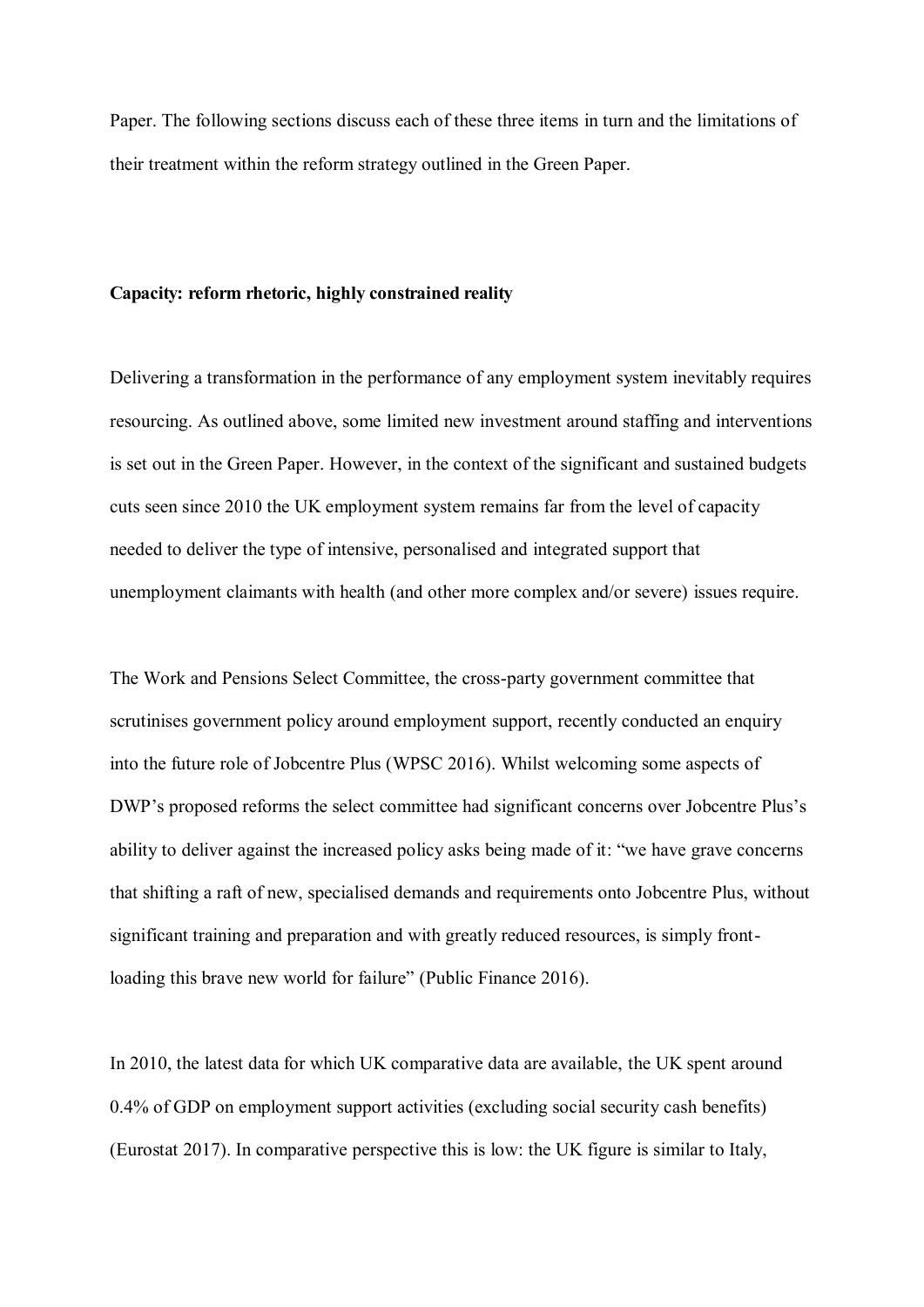around half that of the EU28 average, around one third that of France, Sweden and the Netherlands, and around a quarter that of the highest spender Denmark. Moreover, since that time the UK has experienced a period of sustained and significant cuts to central and local public sector budgets: between 2009/10 and 2019/20 the DWP operational budget for core staff and programmes will be reduced by 45% (Resolution Foundation 2015; House of Commons Scrutiny Unit, 2015). Cuts have inevitably been made in UK employment support provision from that already comparatively weakly resourced 2010 position. DWP have closed around  $20\%$  of their Jobcentre Plus offices and the number of frontline Work Coaches  $-$  the major part of DWP's cost base  $-$  has had to be cut severely: between 2011/12 and 2015/16 the number of Work Coaches fell by 35% from 17,750 to 11,453 (WPSC 2016: 33). DWP in 2017 discussed plans to hire 2,500 new Work Coaches (Hansard 2017) but this will take time, may well not fully take place, and even in its totality would replace just 40% of that staffing reduction. Moreover, the contracted employment support offer has seen an 80% reduction in its budget and size in the current Work and Health Programme compared to its predecessor contracted programmes.

As a result, an already comparatively lean Jobcentre Plus employment regime in 2010 has had to become considerably leaner. On the other side of the equation this occurs at a time of escalating demand and ambition with the system: millions more  $-$  and more complex  $-$  new claimants will be flowing through Jobcentre Plus doors for support due to the expanded reach of Universal Credit and the government has committed itself to halving the disability employment gap.

It is helpful to consider the figures involved on the frontline to get a sense of the true scale of the capacity gap within the current UK employment system. Jobcentre Plus Work Coaches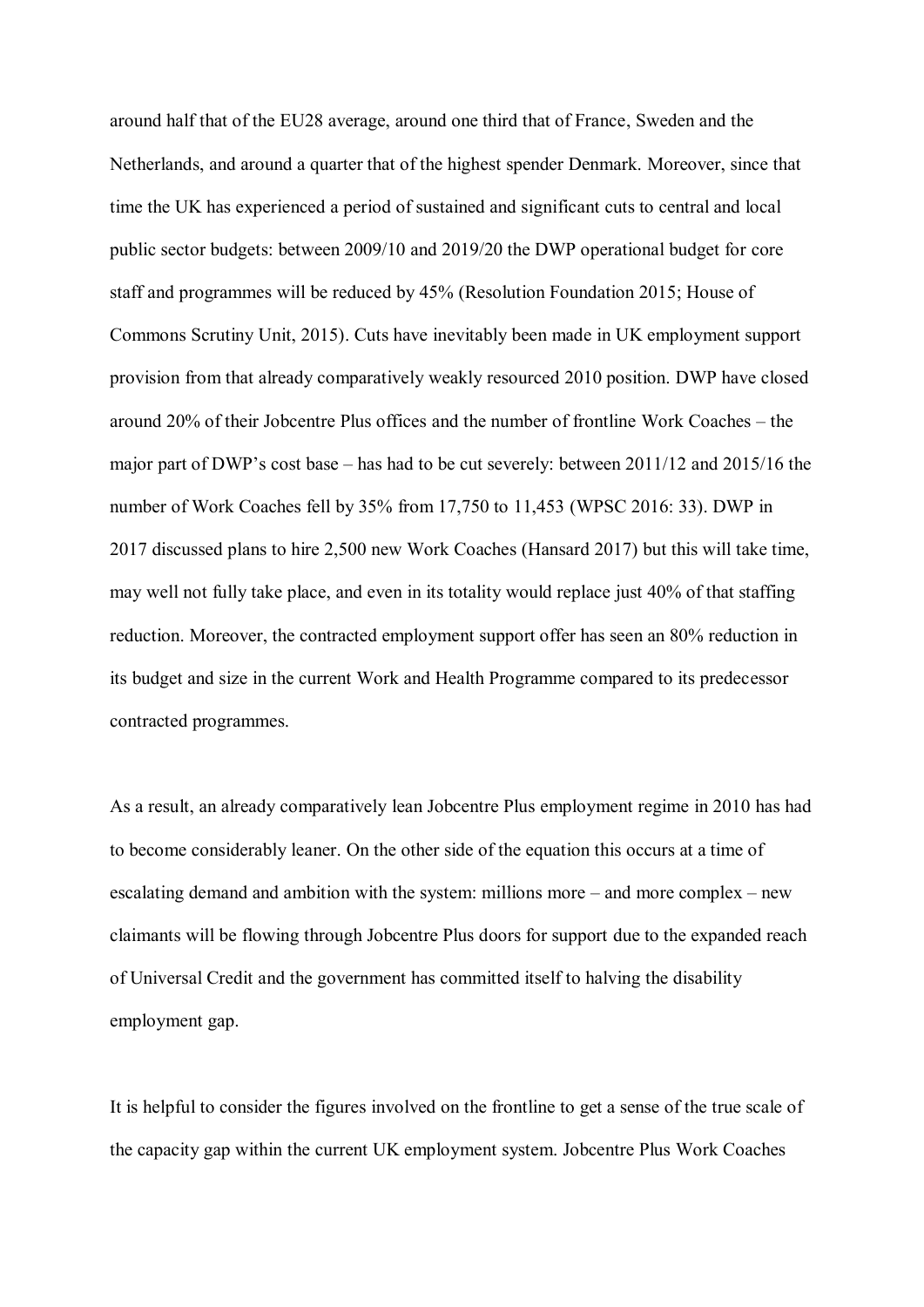currently have on average a caseload of 100 claimants (WPSC 2016: 33) and spend an average of 10 minutes per fortnight with each claimant across days of back-to-back appointments (WPSC 2016: 12). Before employment support needs can be considered in these fortnightly 10 minute appointments Work Coaches must confirm job search activity and satisfaction of conditionality requirements and then highlight new vacancies listed that the claimant might apply for before the next meeting. Time for meaningful personalised employment support is scarce. Moreover, as noted earlier this typically excludes ESA Support Group and ESA WRAG claimants (or Universal Credit equivalents) who clearly have health issues but who receive little to no employment support offer.

It is illuminating to reflect on the expectations placed on the new Personal Support Package outlined in the Green Paper in the context of these capacity constraints. Improving Lives suggests that its "range of new measures and interventions" (DH-DWP 2016b: 26) introduced will deliver a "comprehensive menu of support" (DH-DWP 2016b: 43) and a "step change" (DH-DWP 2016b: p36) in the level and effectiveness of support for individuals with health conditions. The reality of the reach, depth and ambition of these reforms is in practice considerably more modest however. The core Personal Support Package available to all claimants with health issues is exceedingly light. There is a welcome Health and Work Conversation to identify needs and action plan but no additional capacity, resource or referral options to respond meaningfully to needs identified. Additional frontline staff are to be welcomed but the numbers discussed are trivial in the context of the system's demands and aspirations. They would not be expected to make any noticeable impact on system performance (whether experiences, outcomes or savings), particularly given that they arrive in a context of previous far larger staffing cuts.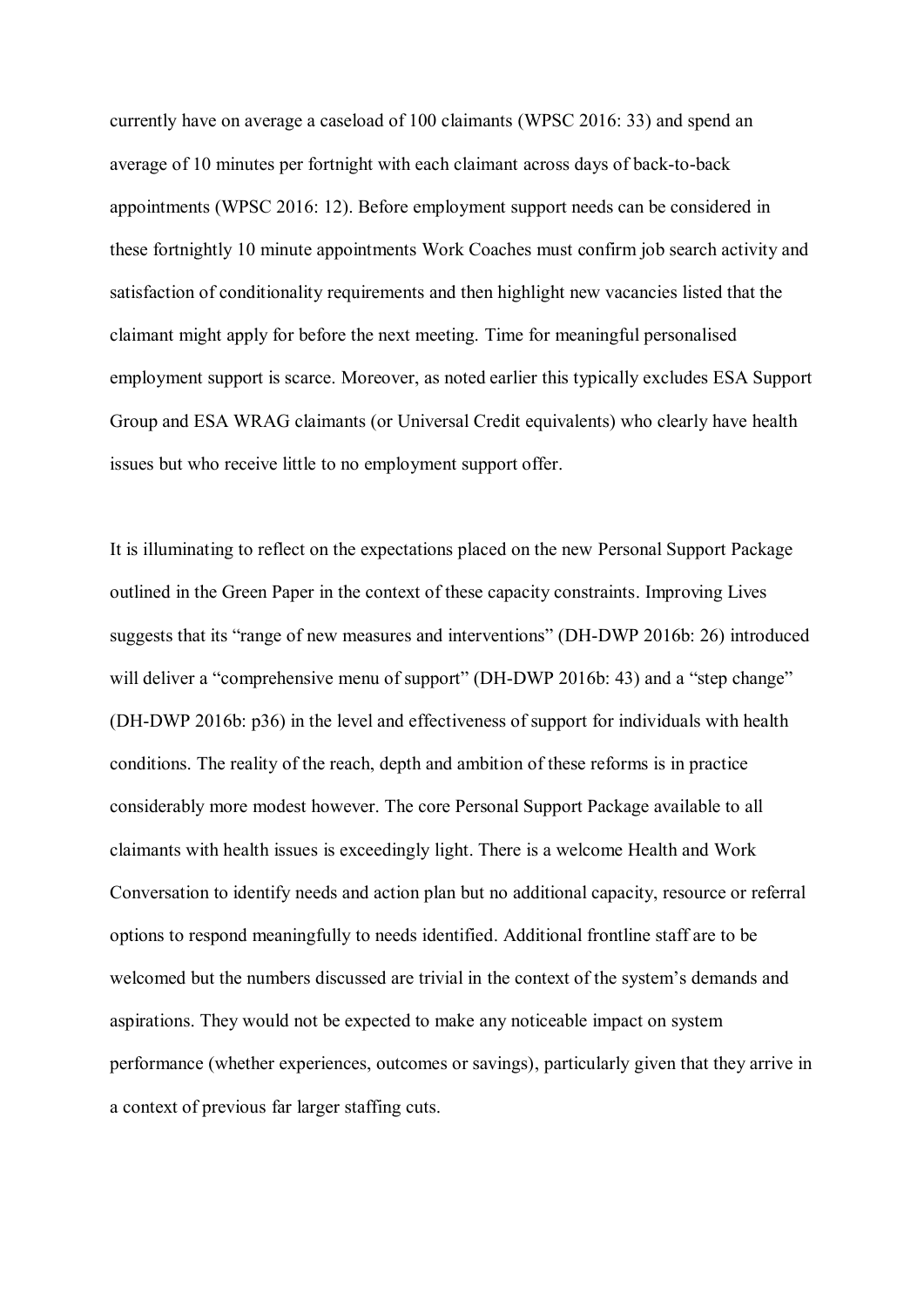Additionally, the 'enhanced offer' set out in the Green Paper is severely limited in both its reach and in its depth. In terms of reach, only new ESA WRAG claimants (and UC equivalents) are eligible to receive it, yet this is a tiny minority of the total cohort in need of more effective work-health support. The far larger volumes of unemployed claimants with health issues are existing claimants who have often been without any meaningful employment support for several years. These claimants are not eligible for this enhanced offer. There is in addition a sizeable minority (around 20-25%) of Jobseekers' Allowance claimants who selfidentify with health issues who are also ineligible. In terms of its depth, peer-delivered Job Clubs, work experience places for young people only, unspecified additional places on an extremely small Specialist Employability Support programme, and 80% cuts to the budget and size of DWP's Work and Health Programme compared to its predecessor programmes offer slim pickings for Work Coaches to make referrals for meaningfully intensive and personalised employment support.

Taken together the rationing of the enhanced offer is acute and the on-going severe capacity constraints of the UK employment system present weak foundations on which to build any desire for transformative performance change.

#### **Conditionality: alarmingly suggestive and counter-productive**

A second dimension of mismatch between strategic vision and operational delivery within the Green Paper relates to its unclear overtures around the future approach to conditionality for unemployed claimants with health issues. Improving Lives is a fascinating place to examine this for it is by nature forced to bring together the pens of two culturally disparate government departments on this issue – the significantly enhanced role of conditionality, sanctions and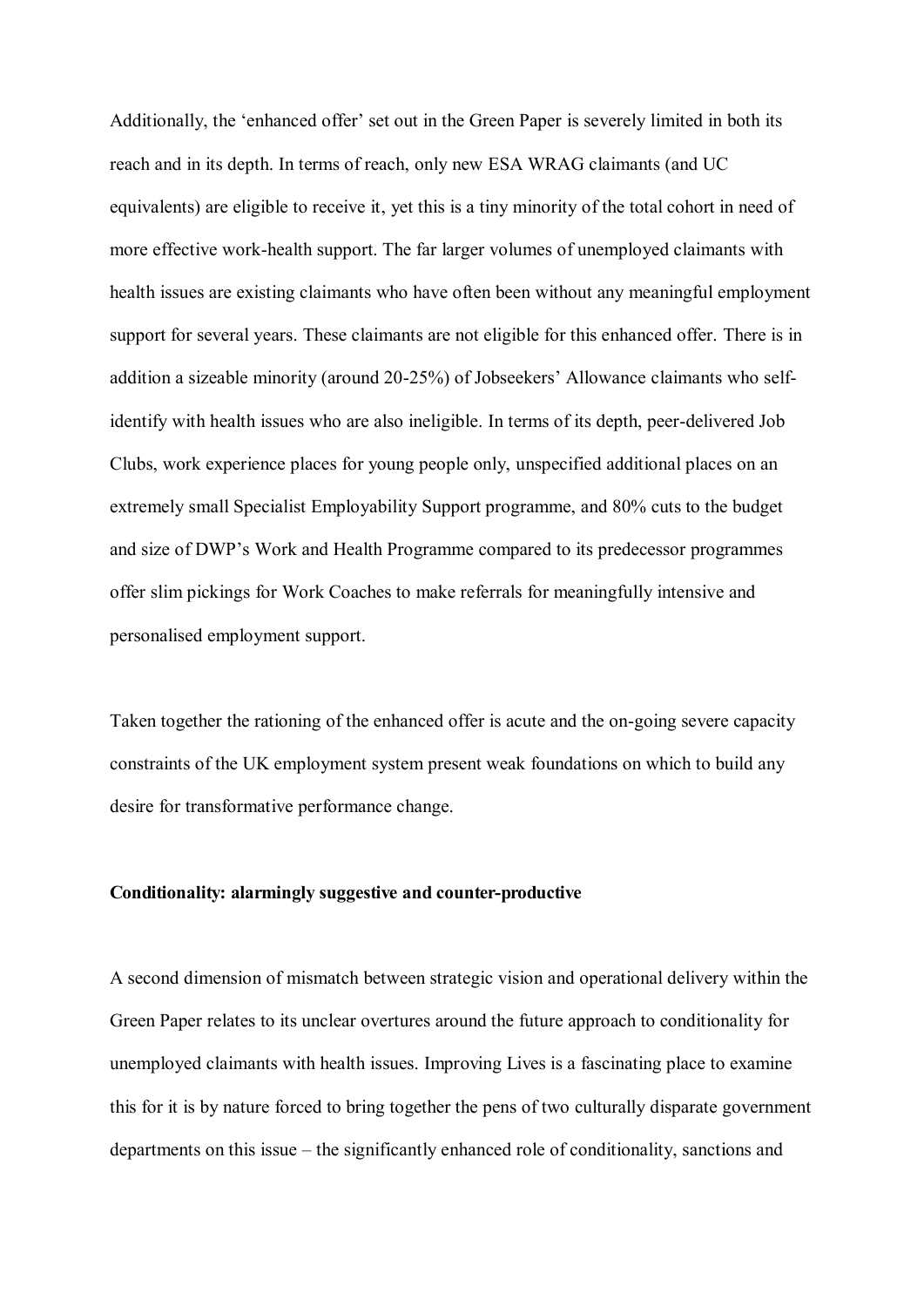individualised behaviouralism within the employment system from recent Department for Work and Pensions administrations as compared to the principles of duty of care, no harm and patient choice and well-being within the Department of Health.

It is not an easy tightrope to walk and the tensions regards its handling of conditionality are visible throughout the Green Paper. Improving Lives has at heart a sensible position that all unemployed claimants should have opportunity to access employment support. It contrasts this position to what it argues is an inappropriate "one-size-fits-all" (DH-DWP 2016b: 26, 41) current policy approach whereby ESA Support Group claimants  $-$  who make up around 60% of all ESA recipients – are "parked on financial support alone" (DH-DWP 2016b: 16) and not generally given the option of employment support, despite half of this group saying that they do want to work (DWP 2013). In response, the Green Paper suggests separating out the two current distinct functions of current WCA assessment procedures that it argues are unhelpfully conflated: eligibility for financial support and access to appropriately designed employment support.

The principles behind this suggestion are sound. Implementing that principle satisfactorily is a separate key issue however. The Green Paper's proposal to grant frontline Work Coaches full discretion to determine what employment support activities and conditionality requirements should apply to each individual claimant is highly problematic. This the Green Paper argues would enable Work Coaches to decide flexibly which claimants would be able to benefit from employment support and to then tailor that support to the individuals' needs. In systems where frontline staff are able to accurately make these decisions around claimant segmentation then such an approach may be viable. But UK evidence shows that Work Coaches are on average no better than random at segmenting claimants (DWP 2006: 49; DWP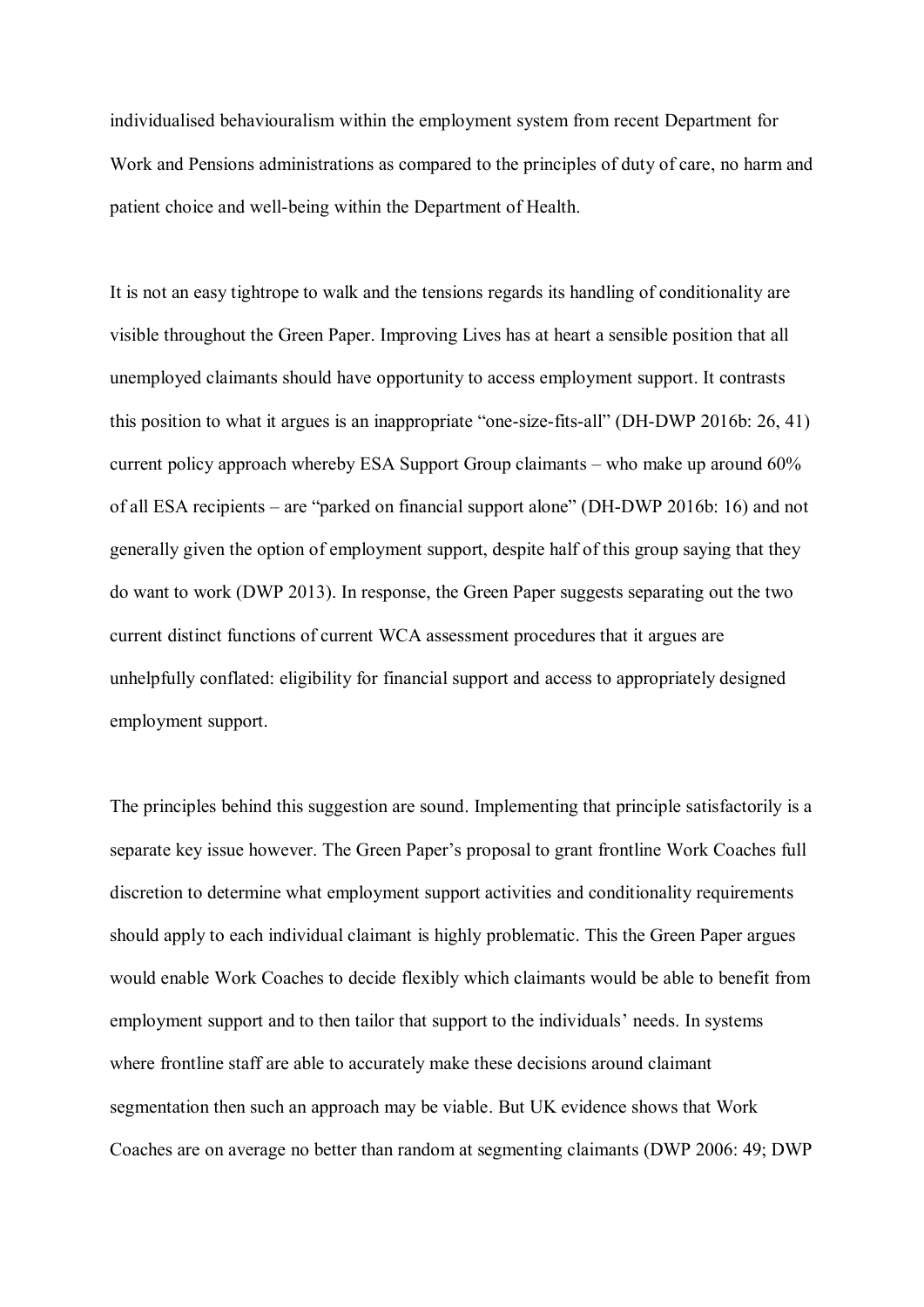2015). In this context the Green Paper's suggestion for full Work Coach discretion over conditionality towards all claimants with health issues leaves claimants unacceptably exposed to variable and inappropriate frontline discretion. Whilst it is on the one hand highly problematic that this group at present are significantly outside of any meaningful employment support offer, this current exclusion does on the other hand spare this cohort having to engage with the UK's minimal support 'stick and sanction' current model of employment support. Foreseeing concerned responses about DWP's record on conditionality and sanctions, Improving Lives assures that DWP would "of course put safeguards in place" (DH-DWP 2016b: 43) to ensure that Work Coach requirements were at all times appropriate and reasonable. The lack of detail around these ideas in the Green Paper however raises concerns that its intention may be more to extend the current behaviouralistic, minimal and threat-based 'low road' (Fletcher and Wright, 2017) employment regime to individuals with health conditions rather than to seek genuine progressive performance transformation.

More broadly, also of key concern in terms of the UK's prospects for delivering transformative positive change for service users, frontline practitioners and policy makers, this proposed approach to conditionality within the Green Paper undercuts its own recognised need to develop a better integrated work-heath system and support offer. Instead, the suggestion of a DWP owned model of Work Coach discretion over conditionality and employment support for this health cohort displays an inability and/or unwillingness by DWP to reflect and engage seriously on the need for effective partnership working with wider local partners – health partners, local authorities and combined authorities chiefly. For any effective integrated work-health system of the sort that the Green Paper rightly recognises to be required will need willing engagement from those key local partners in a range of ways if it is to be effective and sustainable  $-$  referrals, health support, co-location, co-case management,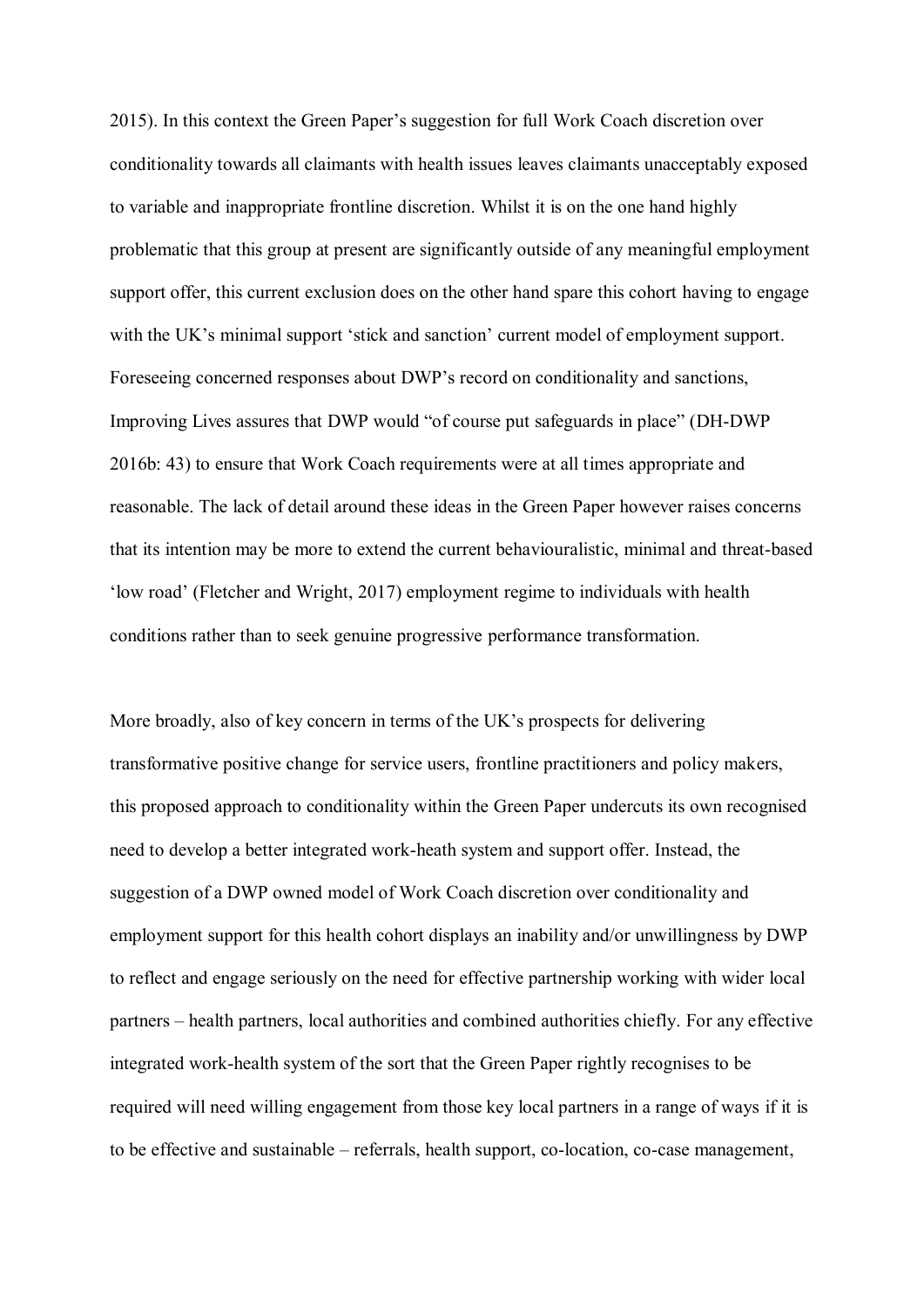aligned aims and cultures, pooled financial contributions, and so on. To achieve this model of a well-functioning integrated work-health system, however, those local stakeholders will need to be treated as valuable partners of equal standing with central government being prepared to listen and take seriously valid concerns that those local stakeholders may have around system design, patient wellbeing, medical ethics and ways of working.

More narrowly, it is simply not viable for the Green Paper to seek to gloss over local stakeholders' valid concerns around engaging with DWP's current employment regime as it relates to claimants with health issues, chiefly Work Capability Assessments, conditionality and sanctions and contracted employment programmes. To take briefly the issues raised by each in order to illustrate some of the concerns of necessary key partners, DWP's Work Capability Assessments frequently find patients 'fit for work' when the clinician's medical expertise says otherwise (McVeigh 2016; Butler and Pring 2016). Secondly, key local stakeholders continue to express and ongoing concern around the application and level of sanctions that local residents and patients are experiencing within Jobcentre Plus. Of concern are the associations of those sanctions with hardship, mental and physical harm, foodbanks and even suicide and evidence that it is the already more disadvantaged  $-$  including those with health conditions  $-$  who are disproportionately affected by sanctions (Oakley 2014; Loopstra et al. 2015; Butler and Pring 2016; Webster 2016). Thirdly, amongst major contracted programmes such as Work Programme individuals with health issues have not only experienced low employment success (DWP 2017) but have also been at particularly high risk of being 'parked' (i.e. deliberately neglected in either absolute or relative terms) by providers (Newton 2012; Meagher et al. 2013). The replacement Work and Health Programme is 80% smaller in size and whilst it modifies some of Work Programme's more problematic design features it shares much of its core DNA as a Prime provider model across large contract areas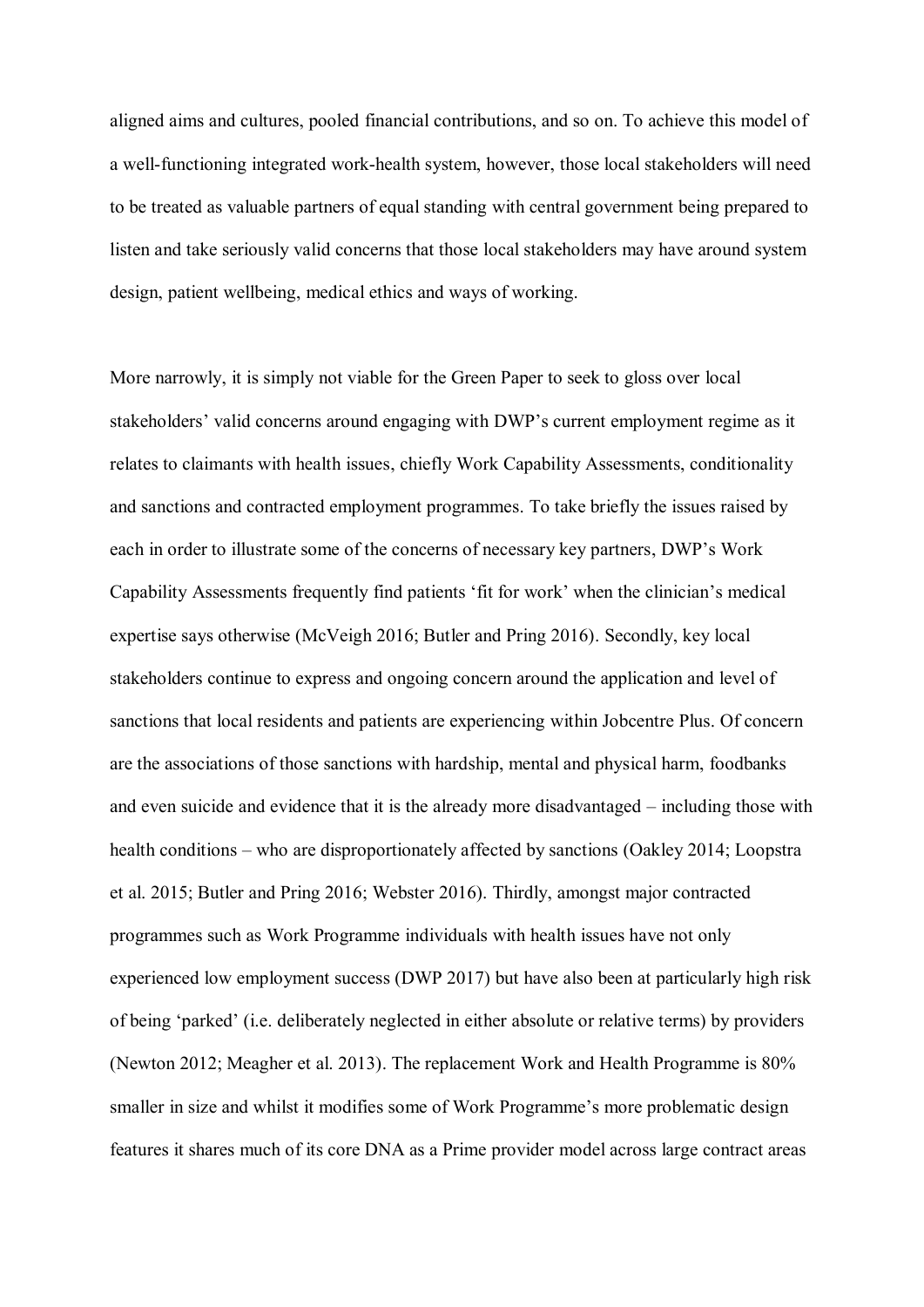and disengaged through its design and mobilisation from the key local partners and services that the programme will inevitably need to rely on if it is to succeed. In this context it is of concern that as Improving Lives implores local health partners to engage their services and their patients with the employment system it seeks almost to blame those partners for their current reluctance to do so and chooses not to engage seriously with their valid reasons for concern and their needs to feel able to engage and collaborate.

However, well-evidenced alternative models of effective voluntary and collaborative model of employment support are available to draw upon. Individual and Placement Support (IPS), emerging city-region devolutionary models, and DWP's own national Work Choice are all voluntary employment approaches and all significantly outperform the performance of mandatory support approaches such a Work Programme and Jobcentre Plus. Conditionality is not the only reason for these performance differences but it is an important part of the reason. The Work and Pensions Select Committee – and the range of independent expert witnesses and specialist disability provider organisations that provided it with evidence  $-\text{clearly}$ recognise why voluntary employment support is appropriate for this cohort to help engage and build the types of positive collaborative relationships required both between claimants and advisors as well as between the employment advisor and the range of local partner actors and organisations required for effective whole-person support (health, housing, financial advice, etc) (WPSC 2016: 28). For at the heart of transformative change in work-health support and outcomes is connectivity, the final critical cause of the Improving Lives conversion gap between its well-considered system vision and its proposed approach to getting there.

Connectivity: Building locally integrated work-*health 'ecosystems'* – inadequate **consideration of partners, governance, scale**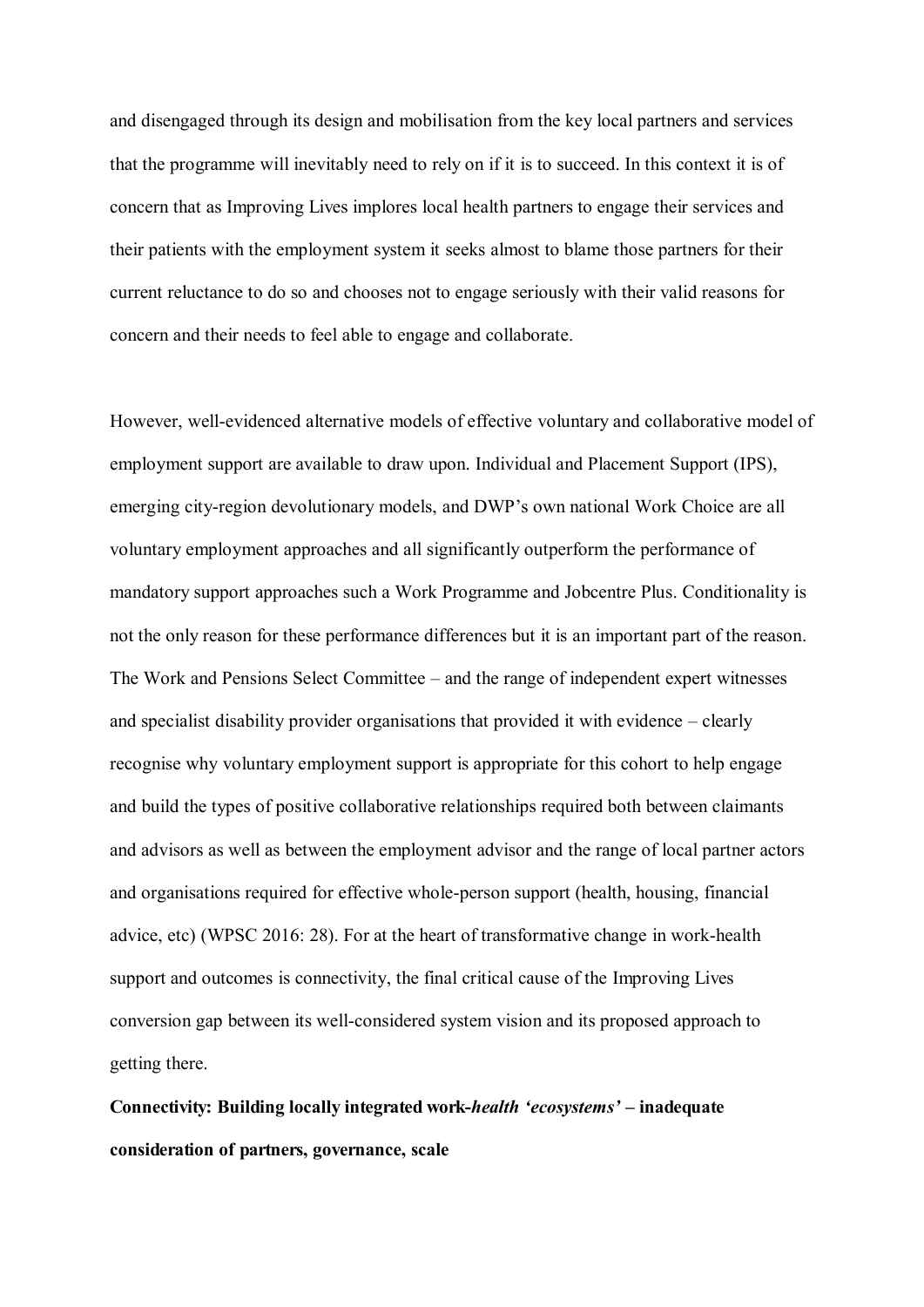The Green Paper rightly recognises the need for better integration of work-health services to offer co-ordinated support for individuals' holistic support needs, holding up an integrated public service hub as an exemplar of what is needed (DH-DWP 2016b: 75). At the same time, however, the Green Paper does not engage seriously and critically with the key questions of what a locally integrated employment system means and entails or of the necessary partners, mechanisms and geographical scales that will be required to deliver it effectively.

Stepping back to the comparative perspective, the UK is an international outlier in two key and interrelated dimensions – its comparatively low spend (noted above) and its high degree of centralization within the responsible central government DWP. Taken together, this renders DWP's operational Jobcentre Plus operational arm – and the claimants who flow through it  $$ significantly short of resources and time for meaningfully intensive and personalised employment support at the same time as being unhelpfully disconnected from a range of key local stakeholders, services and resources beyond JCP. It is a quantitative (weak resourcing of core employment support) and qualitative (narrow, disconnected) double whammy of a counter-productive employment model if one wishes to transform the performance of the employment system for individuals with health conditions.

To better understand the Green Paper's neglected connectivity need it is helpful to step out briefly to analytical consideration of the five different governance approaches through which employment support programmes can be managed to seek to drive desirable outcomes: procedural (standardized rules and processes); market (financial risks and rewards); corporate (targets); network (relationships and trust); and democratic (political accountability and/or service user influence) (Jantz et al 2015; Author, 2017). The UK employment support model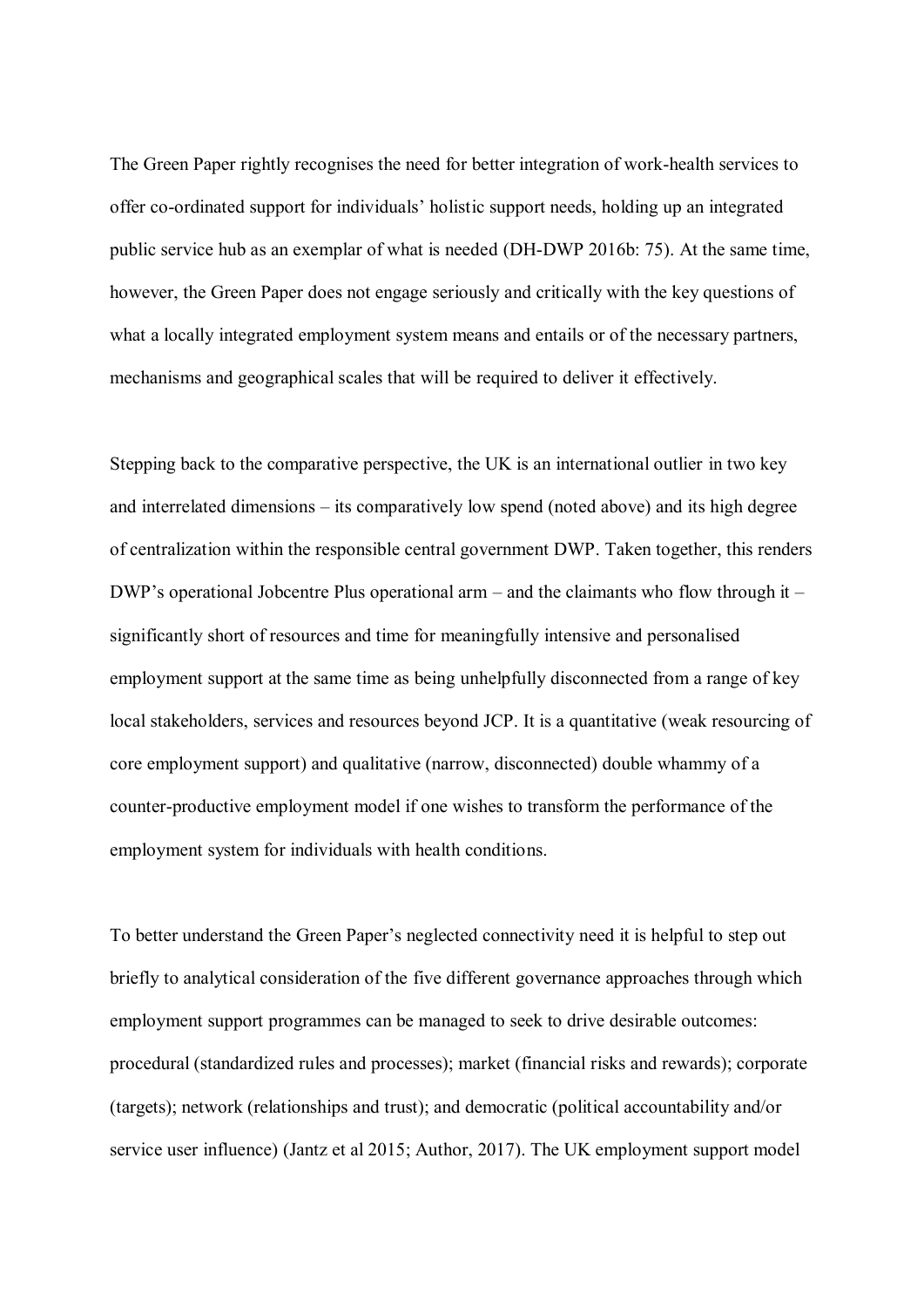is built around negative versions of procedural (within the public sector JCP model) and market (within the UK's contracted programmes) accountability levers. In contrast, the Green Paper's vision of an effectively integrated employment support system for claimants with health conditions is instead rooted in the need for what has been described as positively networked accountability (Author, 2017). The Green Paper naturally does not use the same analytical terminology but of real concern is that neither does it show critical awareness – and/or willingness  $-$  to engage seriously with the conceptual and practical realities of what such an integrated approach is and requires. Three factors are especially important but neglected in the Green Paper: stakeholders; governance; and the essential role of localities.

Firstly, effectively integrated employment approaches require the partnership working of a range of stakeholders across alternative organisations and service teams in order to provide the type of holistic, whole-person wraparound support that employment support for individuals with health issues often requires – mental and physical health needs, housing, debt and finances, family issues, skills, transport, and so on. Importantly, these support needs cut across organisational boundaries – local authorities, city regions, employers, health commissioners and providers, Jobcentre Plus, colleges, third sector organisations, and so on. Central government are critical in either enabling or disabling opportunities for integration but it is only through the effective integration of organisations and services locally that integrated approaches can become reality.

Improving Lives recognises these integration needs but in response offers merely greater signposting from Work Coaches to local services. However, this is neither ambitious nor credible as a means to seek a step-change in performance. Alongside deep cuts to Jobcentre Plus's own budget since 2010 as outlined above those wider services have themselves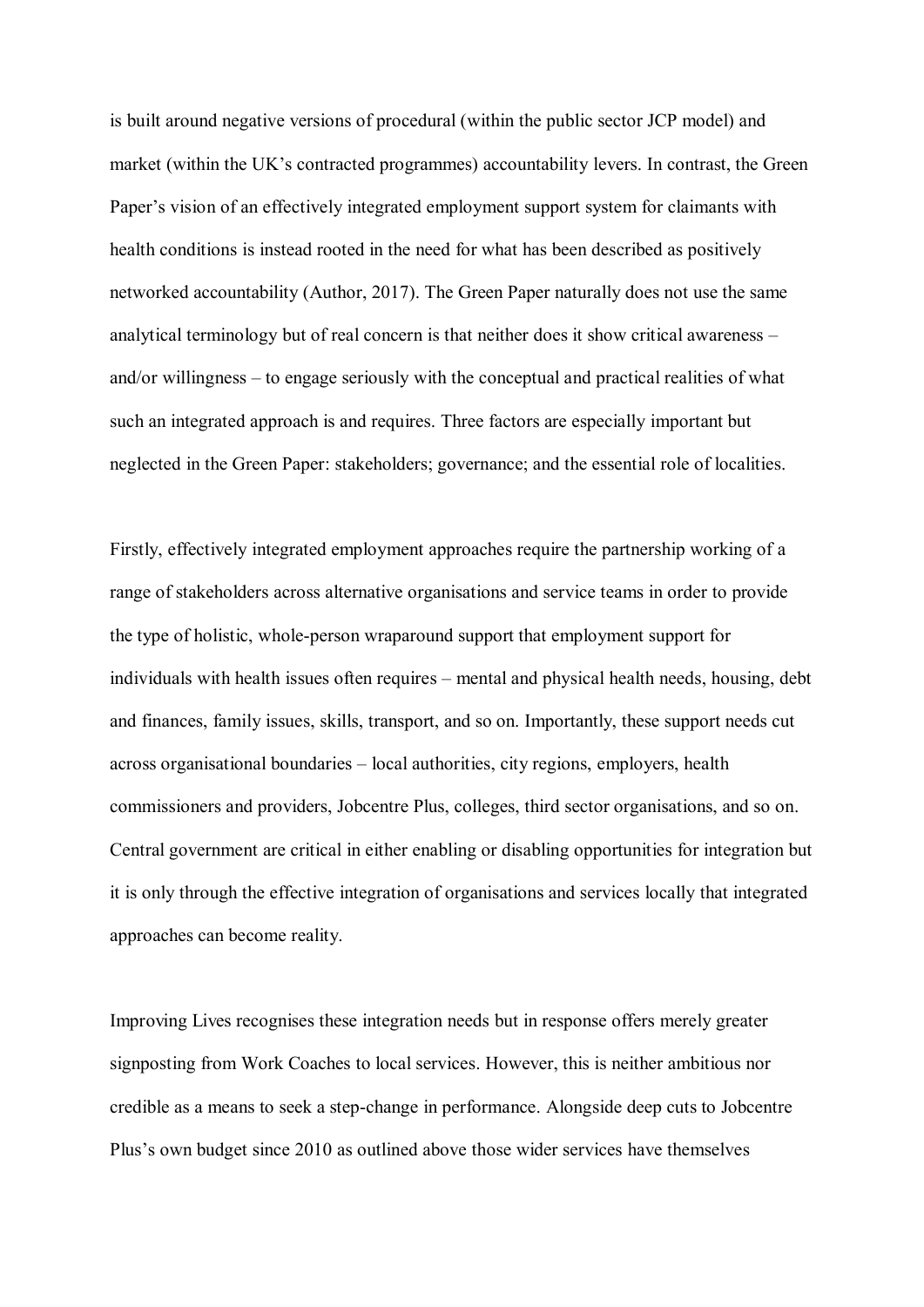experienced sustained budget cuts. Between 2010 and 2020 local authorities will on average experienced budget cuts of 37% in real terms (LGA 2015:11) and it has been estimated that health partners are required to deliver £22bn in savings by 2020/21 within their recent Sustainability and Transformation Plans (STPs)(BMA 2016). More fully, for the successful collaborative development of an effective integrated work-health system DWP engagement with these wider stakeholders must be based on a partnership of trust, respect, and collaborative recognition of the need for shared voice, powers, risk and reward. However, by framing the discussion unidirectionally as Work Coaches connecting into "local, integrated support available through Jobcentre Plus" (DH-DWP 2016b: 26) the suggestion is given instead that DWP are seeking to simply access and self-brand those external resources at a time of deep cuts in its own budgets without any attempt to build the necessary genuine partnership working required.

Secondly, bringing these various central and local organisations and service teams together to deliver in new integrated ways requires new forms of formalised multi-system governance. These sorts of cross-cutting governance arrangements are critical at the senior level to provide legitimacy, accountability and strategic cross-silo decision making. They are essential at the operational level to enable co-case management, support sequencing and support unblocking across the range of wraparound support services involved. Multi-stakeholder local governance arrangements are varied and evolving in the UK context. Health and Wellbeing Boards and city-regional Local Integration Boards for example are continually emerging and evolving as areas seek locally to drive better integrated approaches to public service delivery. Any successful model of employment support for individuals with health issues will need to develop and utilise such cross-silo integration governance arrangements and it is of concern that these needs are not discussed at all within the Green Paper.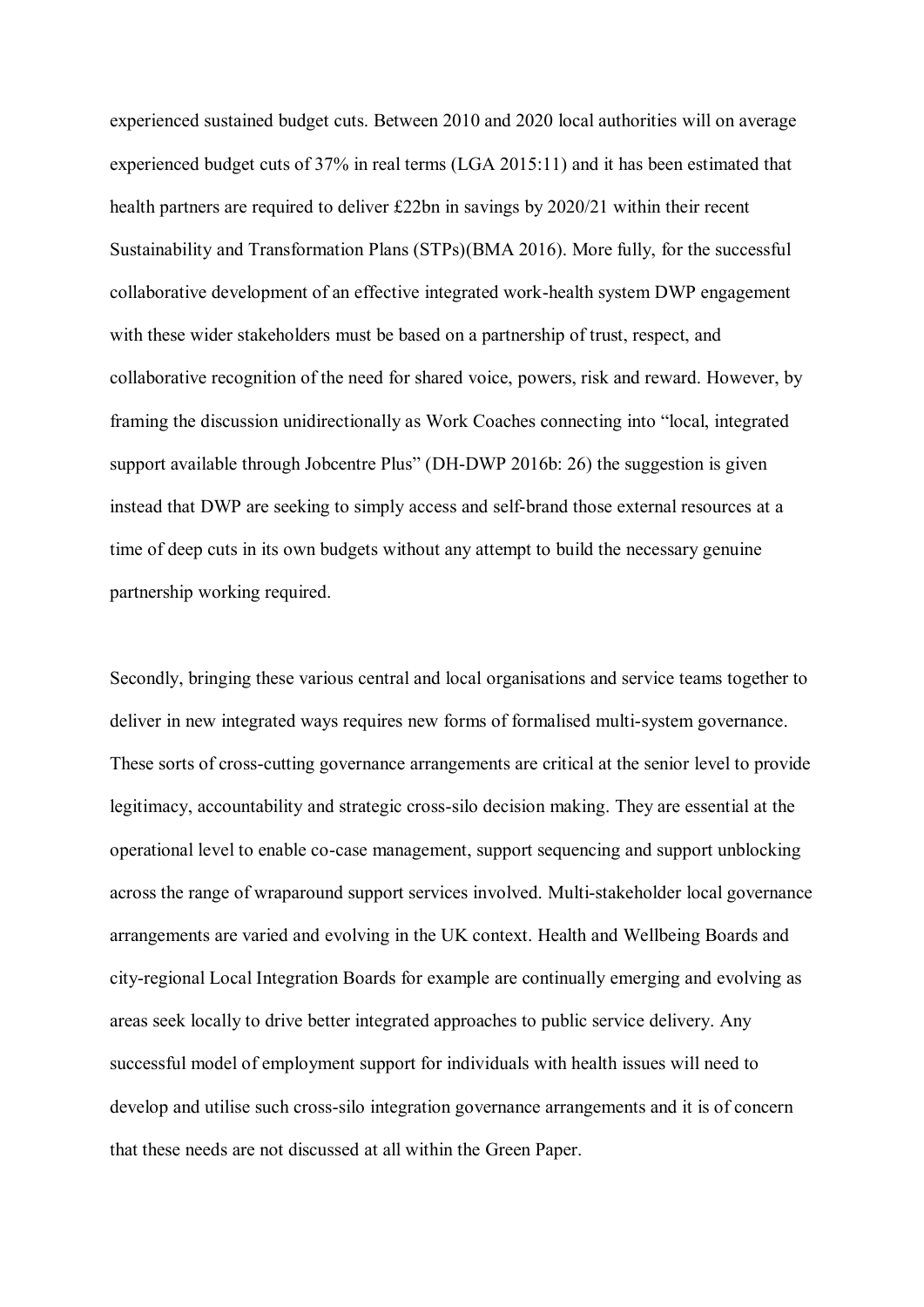Thirdly, and related, the Green Paper overlooks the important spatial dimension to this policy debate. For although effective integration requires collaboration across all tiers of government it is only at local scales that the necessary key cross-silo relationships, cultures, strategic and operational changes and governance arrangements can be anchored. Given the centrality of localities it is of significant concern therefore that Improving Lives fails to engage meaningfully with questions around the appropriate roles and responsibilities of alternative local, city-regional and central partners respectively. Indeed, at a time when directly elected city-region Mayors are in place across key Mayoral Combined Authorities with growing devolutionary powers it is astonishing that the Green Paper offers just eight lines of its eightyfive pages to discuss the increasing roles and opportunities that devolved city-regions afford in this policy space. The word 'local' – or occasional variants of it – appear 126 times in the document but in the context of general sentiments around the importance of local partners and contexts. Most tangible is a somewhat confused discussion of local commissioning options (DH-DWP 2016b: 73). What the Green Paper fails to grasp entirely is the need for, and the potential of, the 'local'  $-$  once properly conceptually understood and mobilised  $-$  to qualitatively transform the employment model as required into a positively networked integrated work-health system of the type that the Green Paper itself rhetorically envisions.

# **Delivering a credible movement for change: Improving Lives beyond Green Paper rhetoric**

As the Green Paper rightly notes the current moment is through the joint Work and Health Unit a significant window of opportunity to deliver transformative progressive change in the multi-faceted performance of the UK employment system for individuals with health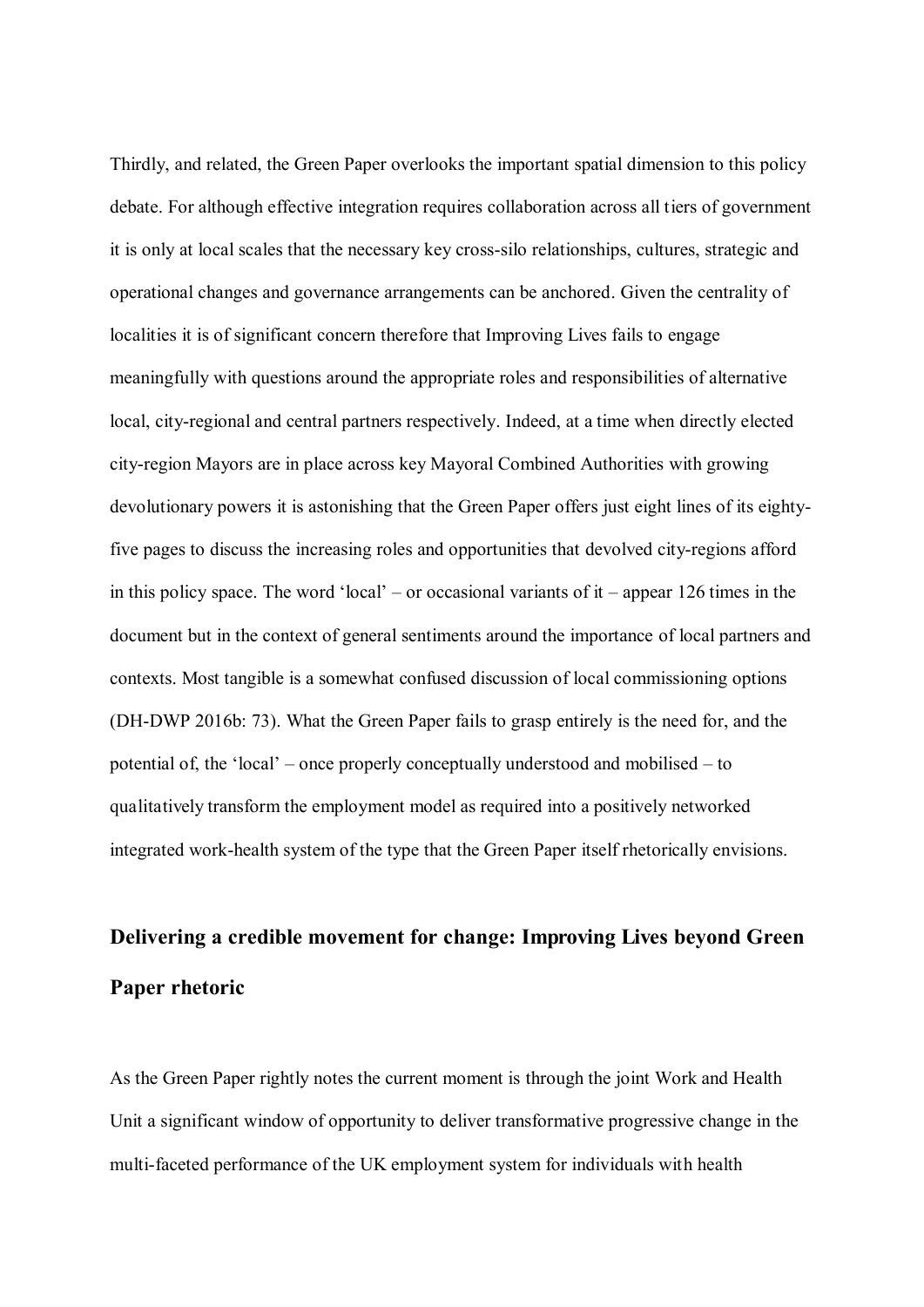conditions and disabilities. Improving Lives in many ways makes an impressively articulate, considered and well-evidenced progressive foray into this terrain. It makes a welcome and much-needed attempt to stimulate a conversation around positive system transformation in UK employment support policy. Yet although its analysis of the 'problems' and 'solutions' are sound, for the three key reasons that we have outlined above it is itself unable to put forwards the credible "movement for change" (DWP-DH 2016b:  $p81$ ) that it calls for from others.

In this final section we suggest instead that a priority next phase of activity flowing from the discursive momentum that the Green Paper and its consultation have stimulated is not a specific raft of interventions but, rather, ought to be a period of collaborative conversation between policy makers at all tiers of government underpinned by a shared commitment to seeking the type of integrated work-health system and transformation that the Green Paper outlines. Genuine collaborative working across these partners of the sort that the future system change requires is unusual in the UK context and will be challenging. Critical to enabling this process this will be the shared commitment of policy stakeholders centrally, regionally and locally to four key principles of partnership working: equality of partners and their voices; partnerships of positivity (meaning trust, openness, honesty and willingness); constructive challenge, a willingness to listen and flexibility to change positions and compromise; and transparency and accountability.

A proposed way forwards to achieve this would be an Integration Commission comprising a series of stakeholder review sessions bringing together key partners of relevance to building an effective work-health system locally (local authorities, Clinical Commissioning Groups, NHS Trusts, GPs, employer organisations, third sector organisations), regionally (combined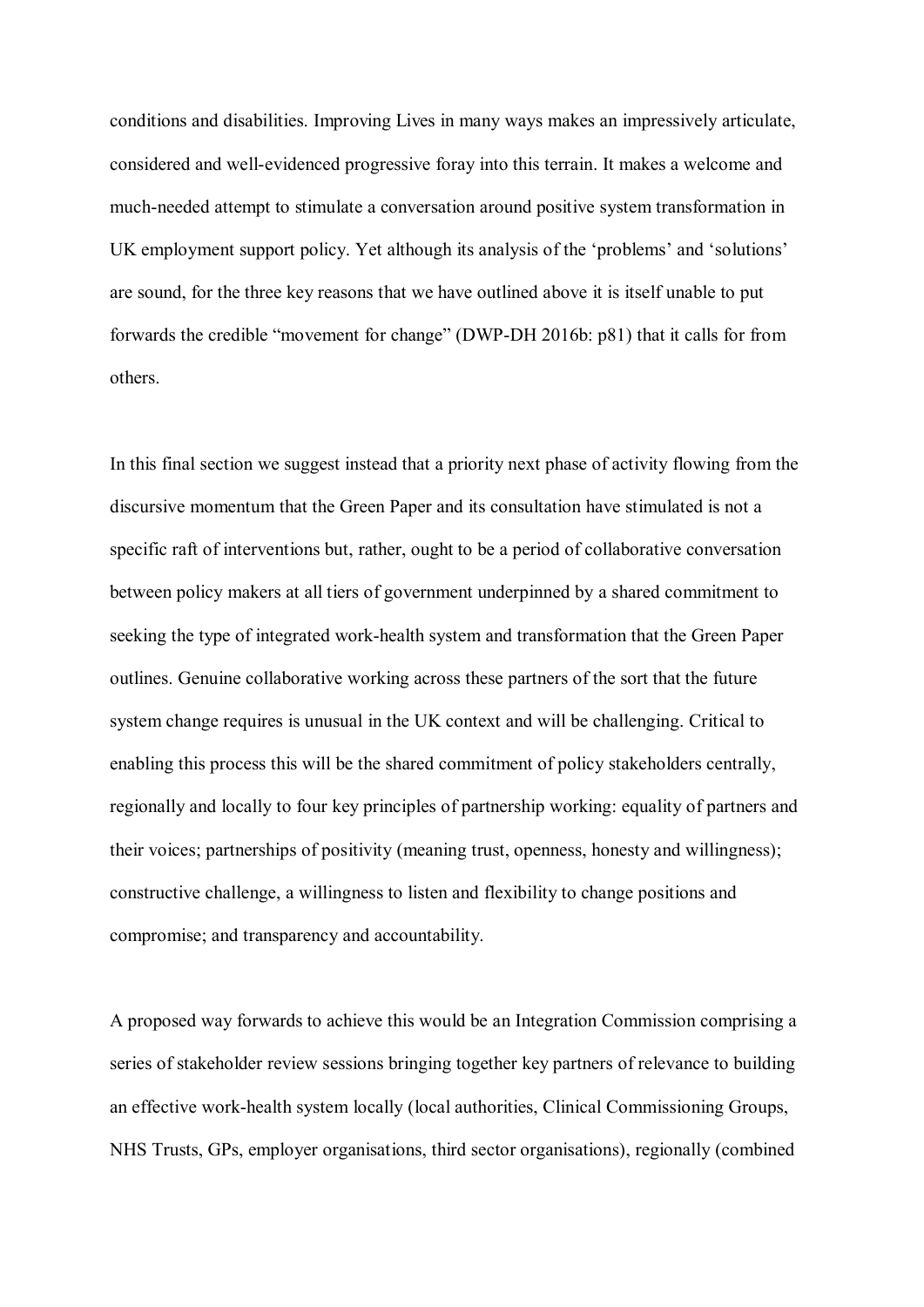authorities, Integrated Care Systems) and centrally (Department for Work and Pensions and Department of Health most critically but also of relevance to reform are the Ministry for Housing, Communities and Local Government as well as the Treasury). At the local level it is critical that employers are fully engaged and able to contribute, both large employers but also the vast array of SME and micros that dominate the employer base in all areas. As Improving Lives recognises, these demand-side considerations are equally important as the supply-side activation considerations, despite the tendency of the latter to dominate the work-health debate and policy activity. For in many cases the ability of individuals with health conditions to sustain paid work depends in significant part on the nature and adaptations of roles and working environments as well as the flexible and supportive line management of employers (Selvanera and Whippy, 2015).

Such an Integration Commission should be underpinned by the principles outlined above and partners should commit at the outset to working together to agree of a set of short, medium and long-term system reforms to move the UK towards that Green Paper vision of an effectively integrated work-health system. It may be that central government and selected local areas satisfying readiness conditions could sign up to a fuller role of piloting innovative reforms falling out of this collaborative process on a test and learn basis.

Building on the work of the Green Paper, this collaborative process could sensibly comprise several key elements. A necessary first step is to understand the current system performance from a triangulated perspective of different types of service users, frontline practitioners and commissioners within the current system. This might usefully involve a map of the current (inevitably complex) system for patient pathways/customer journeys alongside analysis of the strengths, weaknesses, gaps, blockages and disconnects of different parts of the system.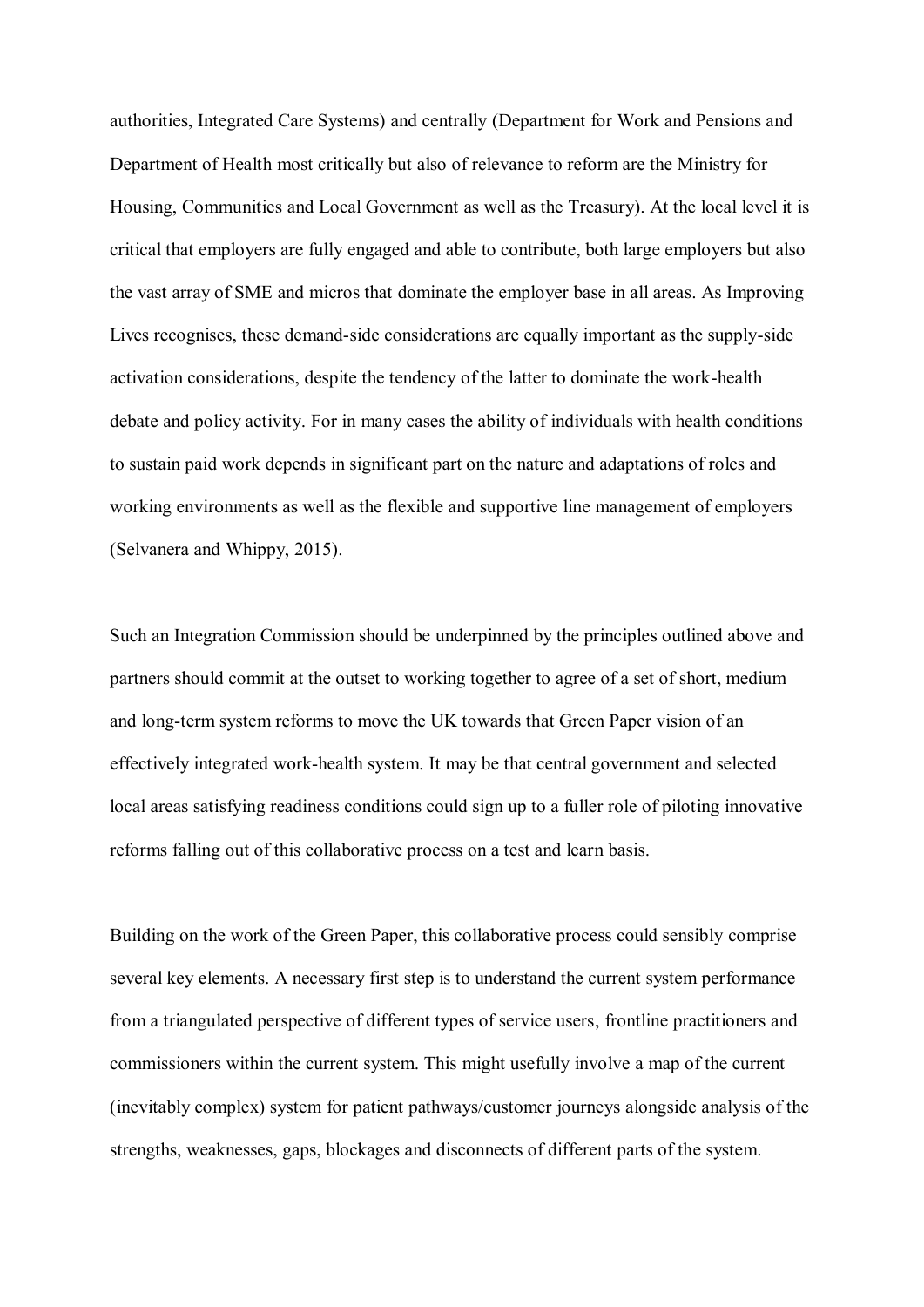It is also necessary to develop collectively a shared vision. The Green Paper vision of a locally integrated work-health system is a sensible starting point but it is important that this visioning work is re-opened such that all key stakeholders are able to feed in their views and flag possible tensions with competing priorities or activities. In this way all key partners across all tiers of government should feel able to sign-up up to the resulting collectively agreed system vision and to any wider implications that it introductions for existing processes and practices.

A key operational need will then be to establish collectively the range of operational needs in order to progress towards that vision. This will need to encompass a wide range of elements, including: options around roles, responsibilities and ways of working of different national local and national stakeholders; blockages and dependencies on the fulfilment of those roles; conditions under which partners would and would not be prepared to progress together; what would governance need to look like; and how might commissioning and funding be more effectively used across partners.

Clear system change milestones would help to focus attention on realising tangible change and monitoring progress. Compiling suitable metrics (both quantitative and qualitative) play an important role in understanding and comparing performance and progress across time and space. There are significant differences and gaps currently in the collection, comparability and sharing of data across areas and parts of the employment and health system in the UK context. This limits significantly the extent to which services and service users can be effectively connected within the present system and, related, inevitably therefore limits the extent to which we can compare performance, learn lessons and share best practice. Streamlining and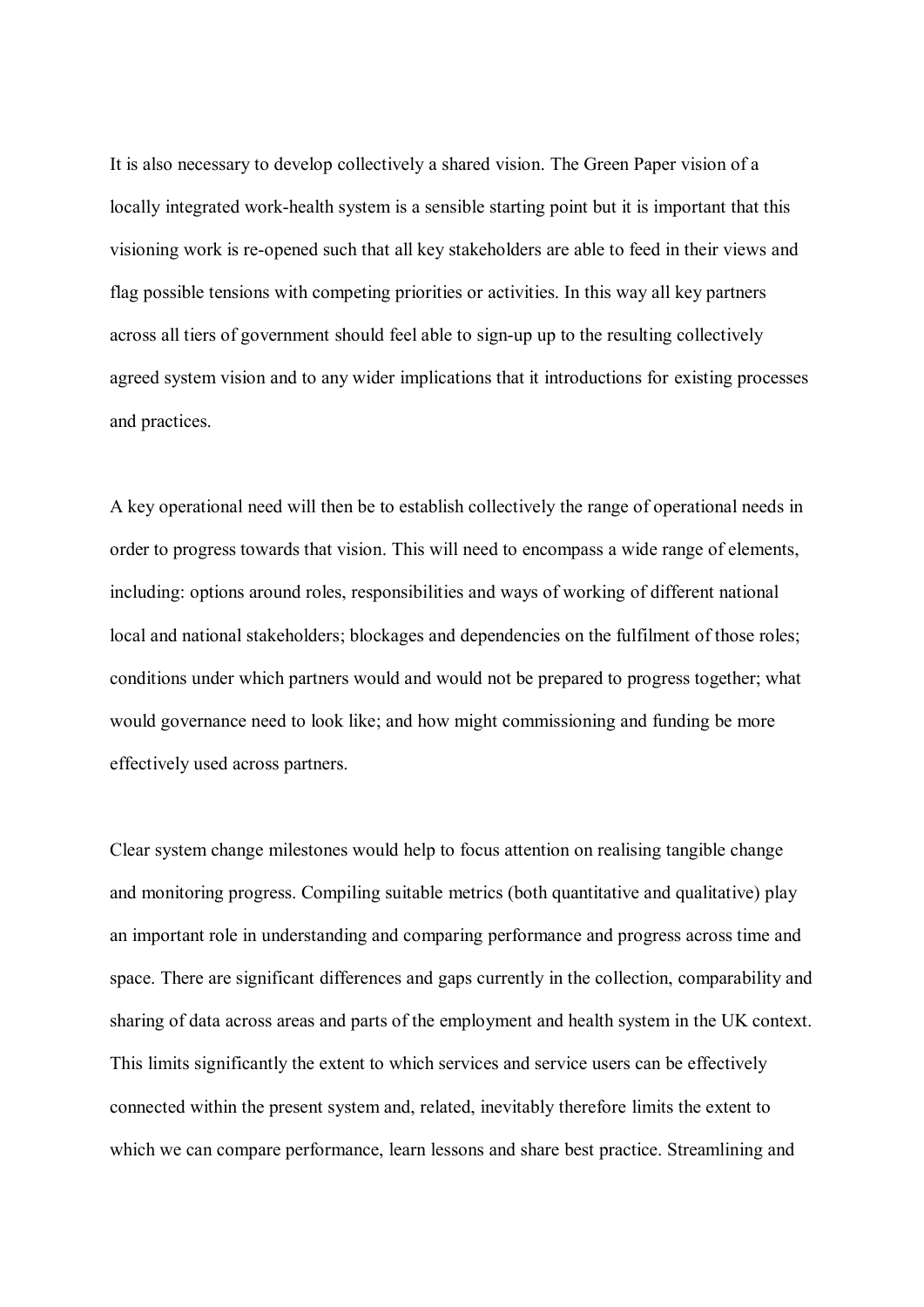standardising data collection and data sharing is an essential but formidable task – technically, legally, ethically, culturally. It is however necessary to make progress in these areas if a fully integrated work-health system and set of cross-silo practices are to be enabled. There are simple but meaningful steps that can be taken more easily with shared willingness. The agreement of a core set of standard work and health metrics across national and local programmes would help, as would greater access to suitably anonymised central government administrative data to enable powerful, simple, comparable metrics. The calculation of agreed deadweight figures for different cohorts would enable comparable assessments of impact. And to ensure that data, evidence, learning and best practice are shared across a fragmented and time-poor national patchwork of stakeholders, and that decisions are helped to be made on n the basis of a strong evidence base, the creation of a What Works evidence centre in this policy space would be a considerable support for central, regional and local commisisoners and providers.

As Improving Lives recognises, the UK work-health challenge to which it responds is both significant and enormously complex. The Green Paper is a much-needed and long overdue attempt to stimulate a productive and progressive debate around transforming system performance for service users, front line practitioners and policy makers across all tiers of government. The type of collaborative Integration Commission urged here is novel and would be challenging. It would be enormously productive for taking forwards in a meaningful way the significant potential that lies within Improving Lives but that is without such a process at significant risk currently of being lost given the key limits to the Green Paper that have been outlined above.

**Funding**: This work was not based on any particular funding.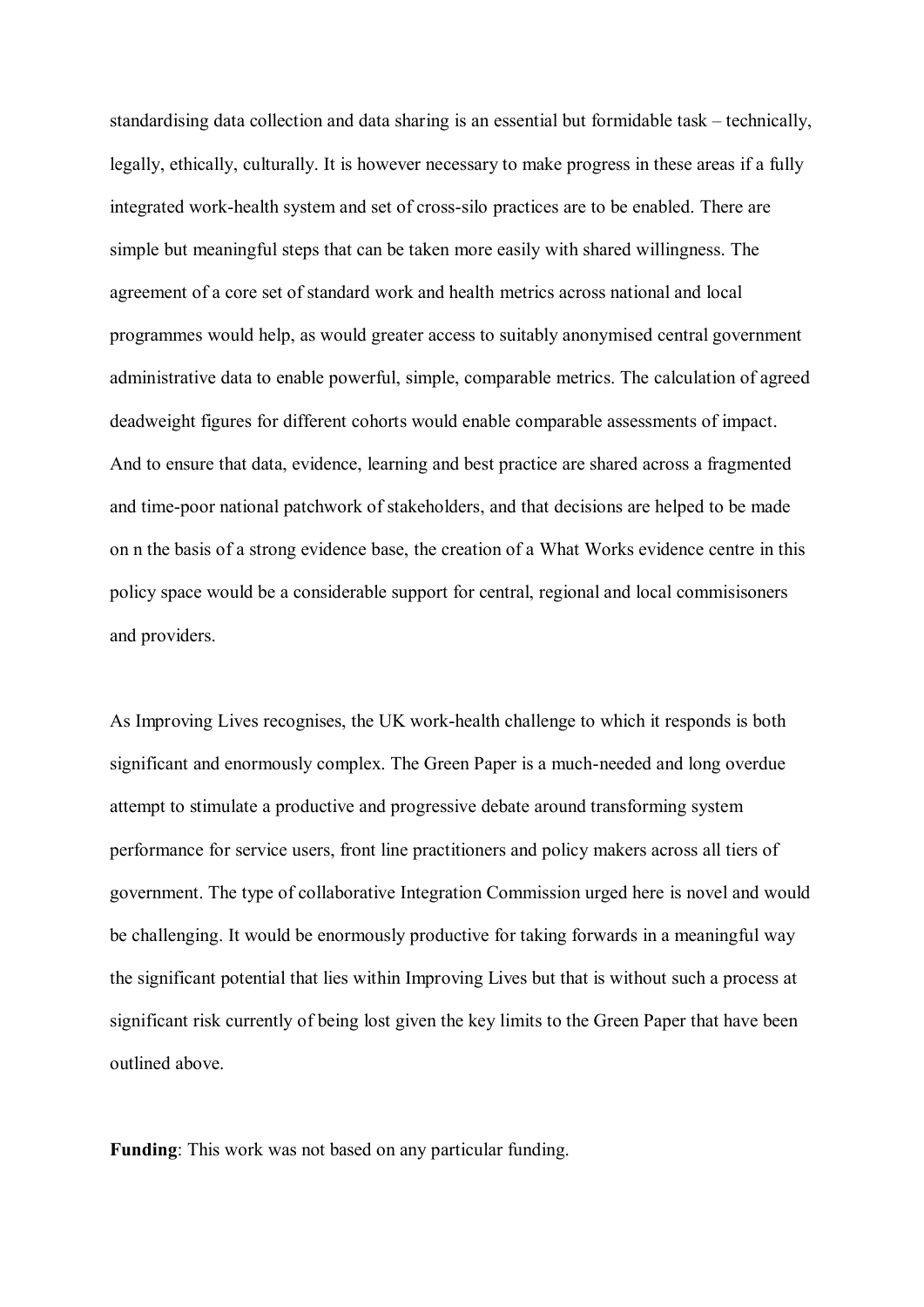**Conflicts of interest**: The author declares that there is no conflict of interest.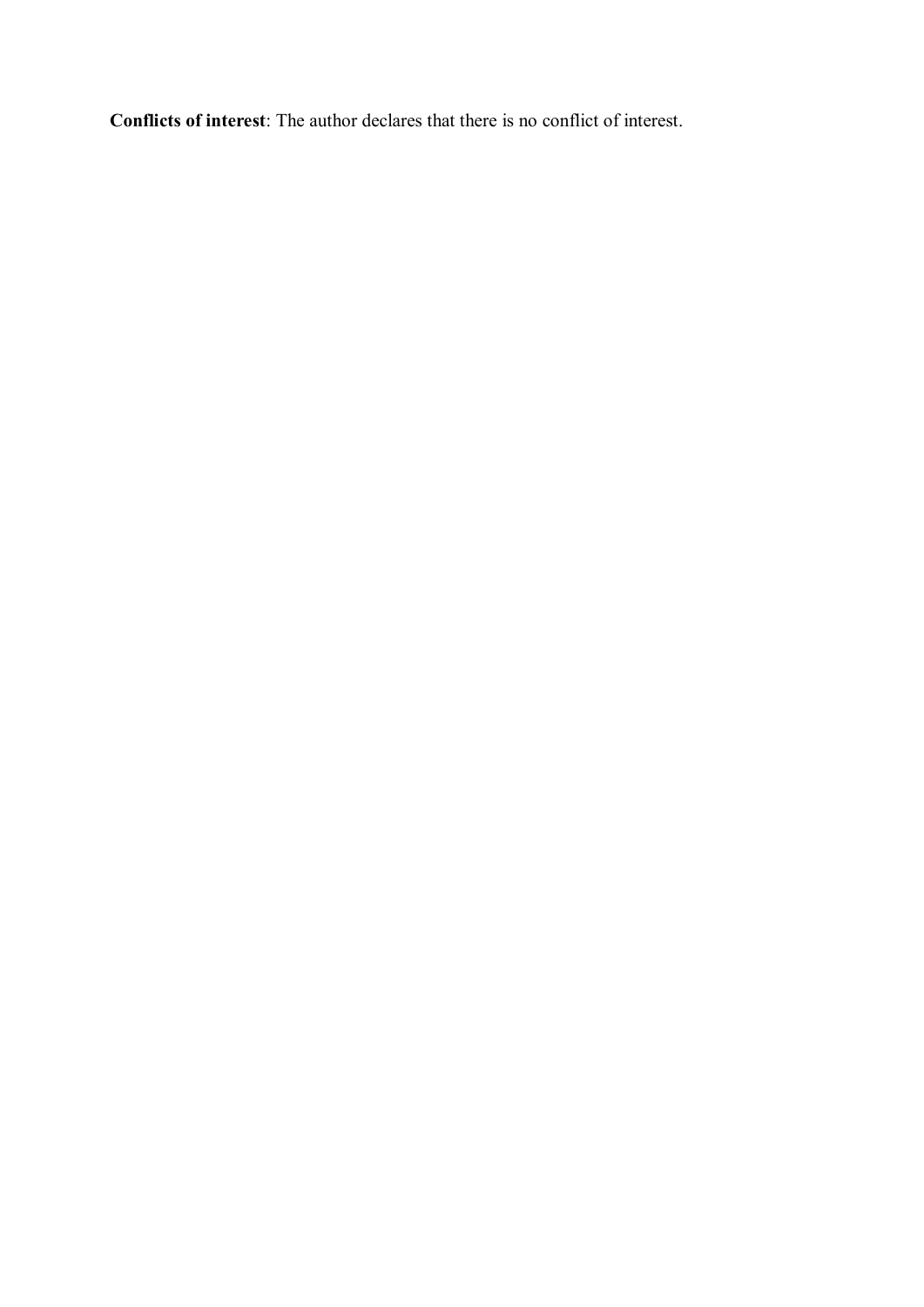## **References**

Ameri, M., Schur, L., Adya, M., Scott Bentley, F., McKay, P. and Kruse, D (2018) 'The disability employment puzzle: a field experiment on employer hiring behavior', Industrial and Labor Relations Review, 71(2), 329-364 Author, 2017

British Medical Association (BMA), 2016, NHS transformation plans will have to deliver billions in cuts [https://www.bma.org.uk/news/media-centre/press](https://www.bma.org.uk/news/media-centre/press-releases/2016/november/nhs-transformation-plans-will-have-to-deliver-billions-in-cuts)[releases/2016/november/nhs-transformation-plans-will-have-to-deliver-billions-in-cuts](https://www.bma.org.uk/news/media-centre/press-releases/2016/november/nhs-transformation-plans-will-have-to-deliver-billions-in-cuts)

British Safety Council, 2016, New Health and Work Joint Unit announced priorities, 20<sup>th</sup> Jan, <https://sm.britsafe.org/new-health-and-work-joint-unit-announces-priorities>

Burke, J., Bezyak, J., Fraser, R., Pete, J., Ditchman, N. And Chan, F. (2013) 'Employers' attitudes towards hiring and retaining people with disabilities: a review of the literature', Australian Journal of Rehabilitation Counselling, 19(1), 21-38 Butler, P and Pring, J, 2016, Suicides of benefit claimants reveal DWP flaws, says inquiry, The Guardian [https://www.theguardian.com/society/2016/may/13/suicides-of-benefit](https://www.theguardian.com/society/2016/may/13/suicides-of-benefit-claimants-reveal-dwp-flaws-says-inquiry)[claimants-reveal-dwp-flaws-says-inquiry](https://www.theguardian.com/society/2016/may/13/suicides-of-benefit-claimants-reveal-dwp-flaws-says-inquiry)

Chan, F., Strauser, D., Gervey, R. And Lee, E-J. (2010) , Introduction to demand-side factors related to employment of people with disabilities', Journal of Occupational Rehabilitation, 20, 407-411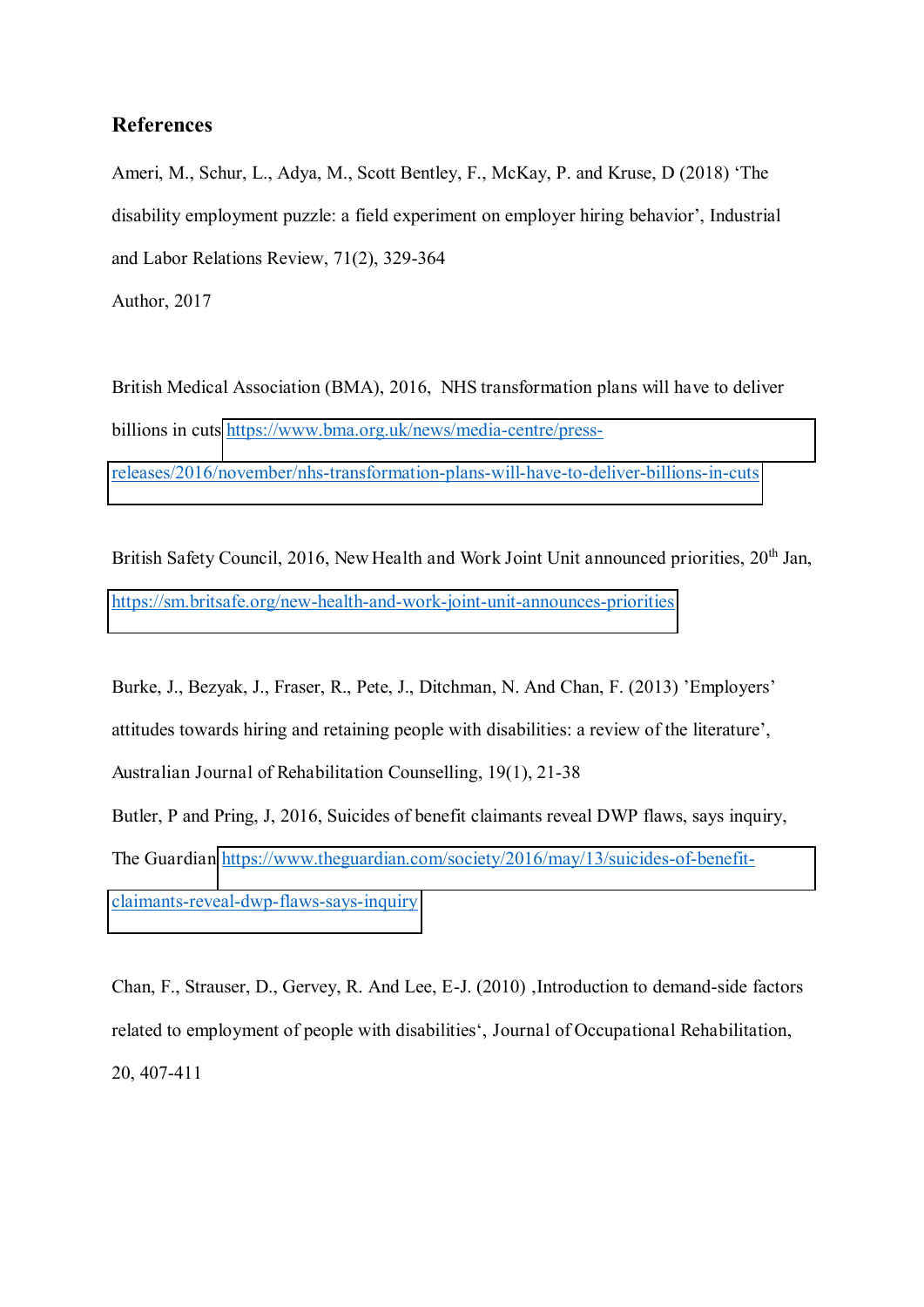Department for Work and Pensions-Department of Health (DWP-DH), 2016a, Improving Lives: The work, health and disability Green Paper Data Pack, Technical Annex. London: The Stationery Office.

Department for Work and Pensions-Department of Health (DWP-DH), 2016b, Improving Lives: The work, health and disability Green Paper, Cm 9342. London: The Stationery Office.

Department for Work and Pensions-Department of Health (DWP-DH), 2016c, Improving Lives: The work, health and disability Green Paper Data Pack, Excel Tables. London: The Stationery Office.

Department for Work and Pensions (DWP), 2006, Jobseekers Allowance intervention pilots quantitative evaluation, Research Report No 382. London: DWP.

Department for Work and Pensions (DWP), 2013, A survey of disabled working age benefit claimants. London: DWP.

Department for Work and Pensions (DWP), 2015, *Jobseeker's Allowance signing trials*, ad hoc research report no 16. London: DWP.

Department for Work and Pensions (DWP), 2017, Work Programme National Statistics, data up to December 2016

[https://www.gov.uk/government/uploads/system/uploads/attachment\\_data/file/608392/work](https://www.gov.uk/government/uploads/system/uploads/attachment_data/file/608392/work-programme-statistics-to-december-2016.pdf)[programme-statistics-to-december-2016.pdf](https://www.gov.uk/government/uploads/system/uploads/attachment_data/file/608392/work-programme-statistics-to-december-2016.pdf)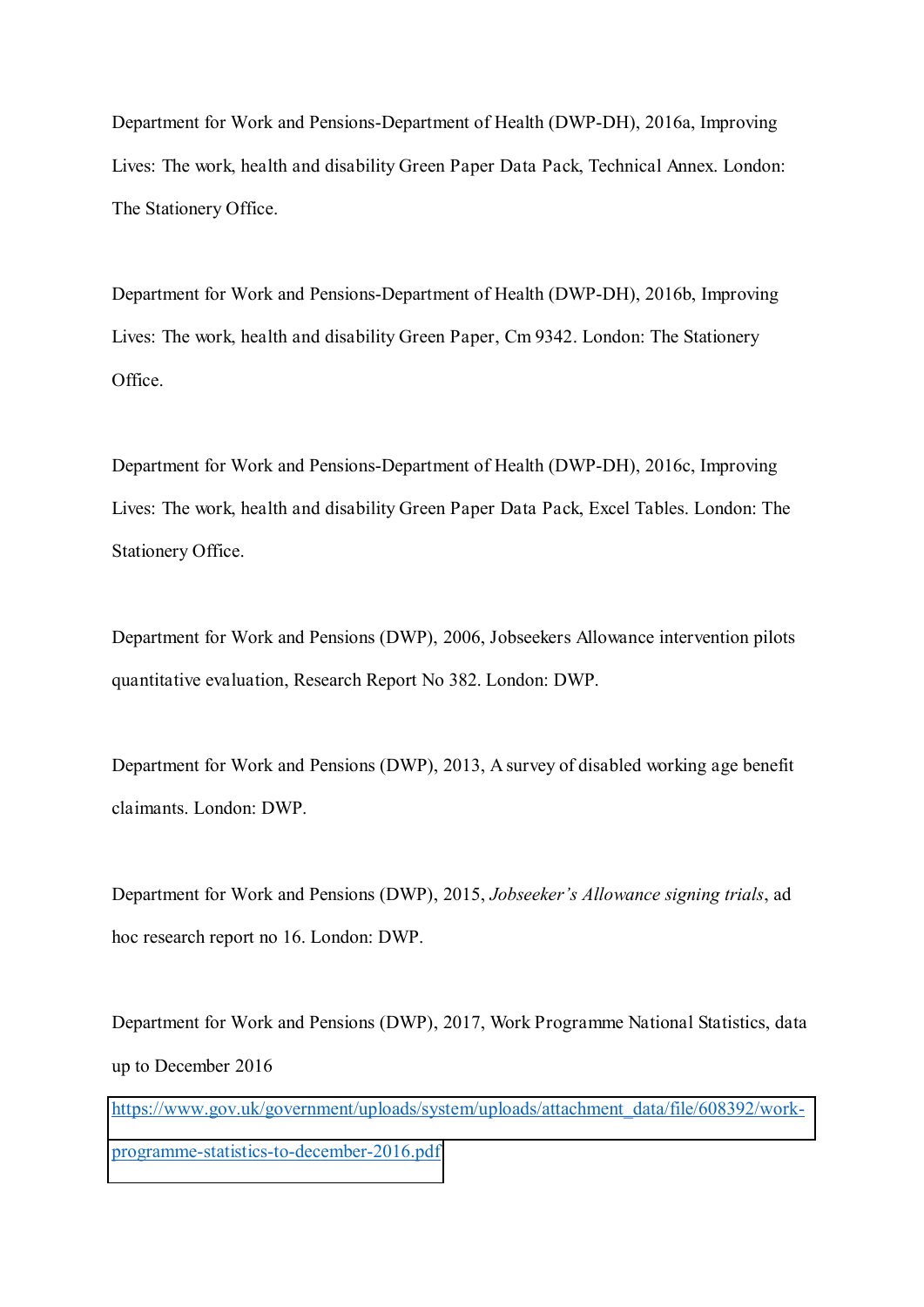Dolan, P, Peasgood, T and White, M, 2008, Do we really know what makes us happy? A review of the economic literature on the factors associated with subjective wellbeing, Journal of Economic Psychology, 29, 94-122

Emmerson, C., Joyce, R. and Sturrock, D  $(2017)$  'Working-age incapacity and disability benefits' in Institutes for Fiscal Studies Green Budget 2017. London: Institute for Fiscal Studies

Eurostat, 2017, Public expenditure on labour market policies, by type of action. Source: DG EMPL (tps00076)<http://ec.europa.eu/eurostat/data/database>

Fletcher, D. and Wright, S. (2017) 'A hand up or a slap down? Criminalising benefit claimants in Britain via strategies of surveillance, sanctions and deterrence', Critical Social Policy, doi: /10.1177/0261018317726622

Hansard, 2017, Jobcentre Plus offices: Closure, 30<sup>th</sup> Jan, [https://hansard.parliament.uk/commons/2017-01-30/debates/EBCFB042-6606-49B3-9E83-](https://hansard.parliament.uk/commons/2017-01-30/debates/EBCFB042-6606-49B3-9E83-03FB31981159/JobcentrePlusOfficesClosure) [03FB31981159/JobcentrePlusOfficesClosure](https://hansard.parliament.uk/commons/2017-01-30/debates/EBCFB042-6606-49B3-9E83-03FB31981159/JobcentrePlusOfficesClosure)

House of Commons Scrutiny Unit, 2015, 2015 Spending Review: Overview of the *Government's departmental spending plans for 2016-2020.* 

[http://www.parliament.uk/documents/Scrutiny-Unit/Spending\\_review\\_ALL\\_DEPTS.pdf](http://www.parliament.uk/documents/Scrutiny-Unit/Spending_review_ALL_DEPTS.pdf)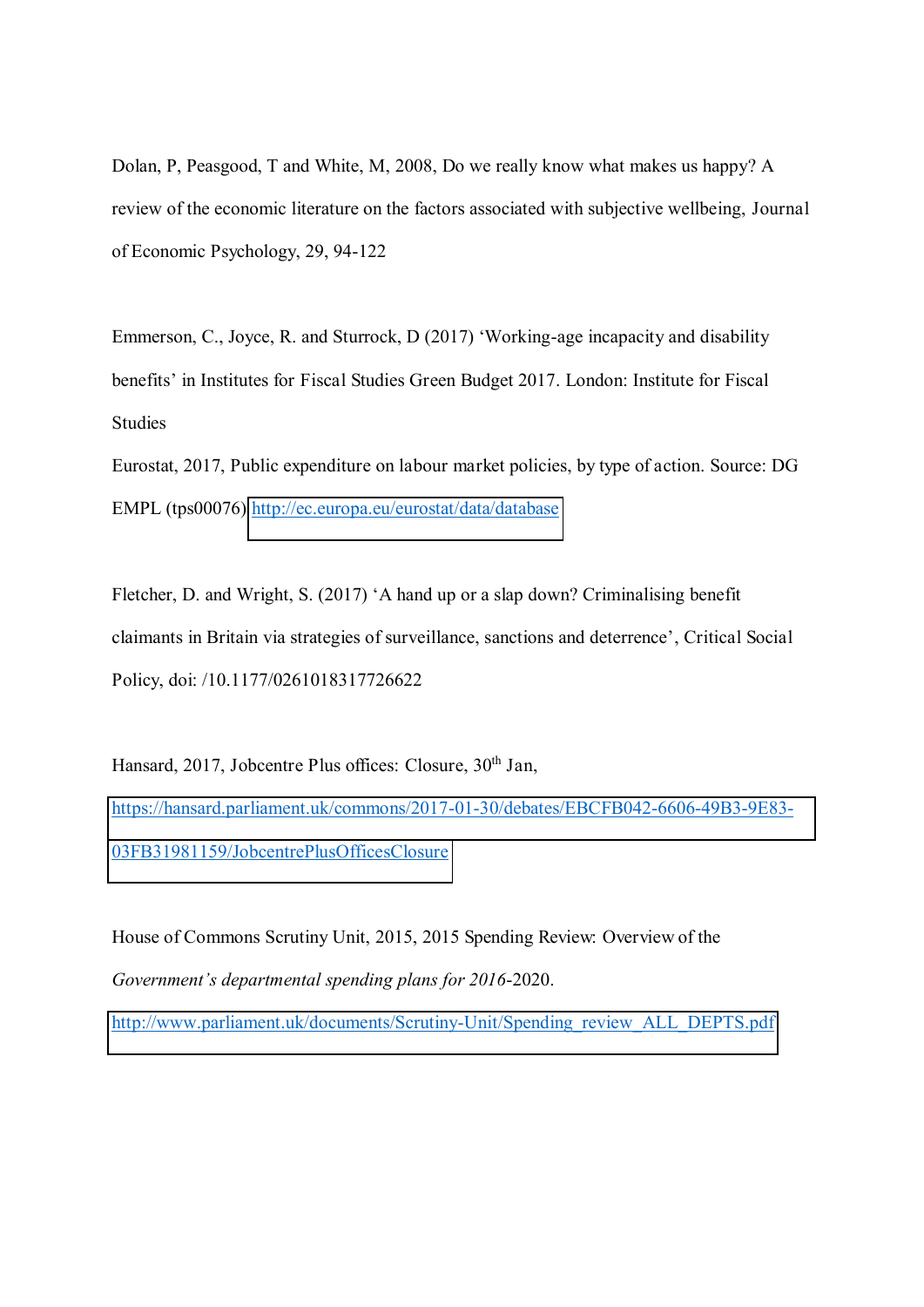Jantz, B, Klenk, T, Larsen, F, and Wiggan, J, 2015 Marketization and Varieties of Accountability Relationships in Employment Services Comparing Denmark, Germany, and Great Britain, Administration & Society, 1-15, DOI: 10.1177/0095399715581622

Jones, W., Haslam, R. and Haslam, C. (2017) 'What is a 'good' job? Modelling job quality for blue collar workers, Ergonomics, 60(1), 138-149

Local Government Association (LGA), 2015, Future funding outlook for councils 2019/20: Interim 2015 update. London: LGA.

Loopstra, R, Reeves, A, Taylor-Robinson, D, Barr, B, McKee, M and Stuckler, D, 2015, Austerity, sanctions and the rise of food banks in the UK, British Medical Journal, 350

Macnicol, J (2013) 'A history of work-disability' in Lindsay, C and Houston, D (eds.) Disability benefits, welfare reform and employment policy. Basingstoke: Palgrave Macmillan McVeigh, K, 2016, Maximus fit-for-work test fails mental health patients, says doctor, The Guardian, 6<sup>th</sup> March, [https://www.theguardian.com/society/2016/mar/06/maximus-fit-for](https://www.theguardian.com/society/2016/mar/06/maximus-fit-for-work-tests-fail-mental-health-patients-says-doctor)[work-tests-fail-mental-health-patients-says-doctor](https://www.theguardian.com/society/2016/mar/06/maximus-fit-for-work-tests-fail-mental-health-patients-says-doctor)

Meager, N, Newton, B, Foley, B, Sainsbury, R, Corden, A, Irvine, A, Lane, P, and Weston, K, 2013 Work Programme Evaluation: Interim Meta Report. London: Department for Work and Pensions [unpublished].

National Audit Office (2016) Contracted-out health and disability assessments. London: National Audit Office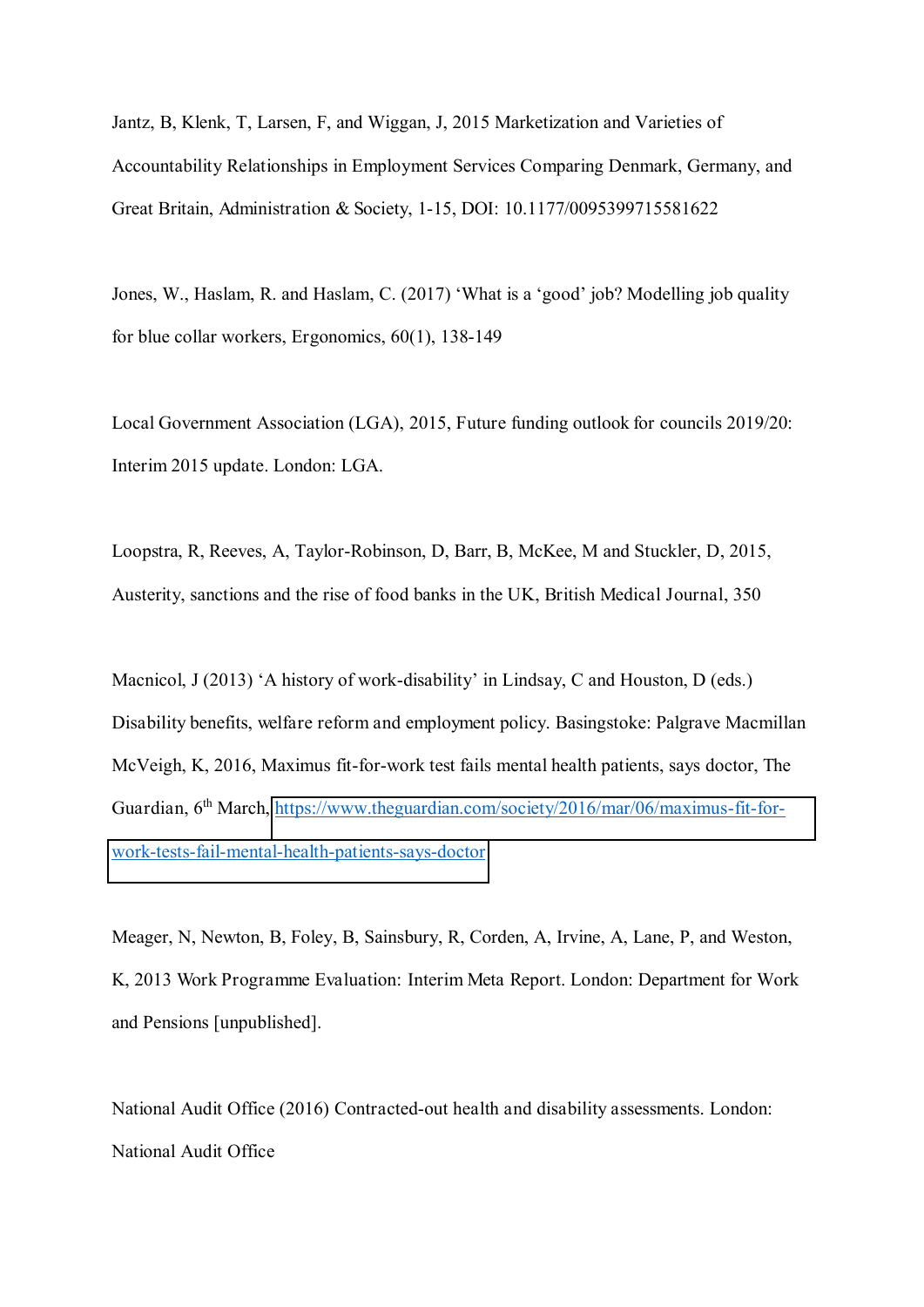Newton, B, Meager, N, Bertram, C, Corden, A, George, A, Lalani, M, Metcalf, H, Rolfe, H, Sainsbury, R and Weston, K, 2012, Work Programme Evaluation: Findings from the first phase of qualitative research on programme delivery, Sheffield: Department for Work and Pensions, Research Report, No. 821.

Oakley, M, 2014, Independent review of the operation of the Jobseeker's Allowance sanctions validated by the Jobseekers Act 2013. London: The Stationery Office.

Oguz, S, Merad, S and Snape, D, 2013, Measuring national well-being – what matters most to personal well-being? London: Office for National Statistics.

Public Finance, 2016, MPs warn new work support scheme is being "front loaded for failure", 9<sup>th</sup> November [http://www.publicfinance.co.uk/news/2016/11/mps-warn-new-work](http://www.publicfinance.co.uk/news/2016/11/mps-warn-new-work-support-scheme-being-front-loaded-failure)[support-scheme-being-front-loaded-failure](http://www.publicfinance.co.uk/news/2016/11/mps-warn-new-work-support-scheme-being-front-loaded-failure) 

Resolution Foundation, 2015, Very welcome relief on tax credits but most losses have been delayed rather than reversed. [http://www.resolutionfoundation.org/media/press-releases/very](http://www.resolutionfoundation.org/media/press-releases/very-welcome-relief-on-tax-credits-but-most-losses-have-been-delayed-rather-than-reversed/)[welcome-relief-on-tax-credits-but-most-losses-have-been-delayed-rather-than-reversed/](http://www.resolutionfoundation.org/media/press-releases/very-welcome-relief-on-tax-credits-but-most-losses-have-been-delayed-rather-than-reversed/)

Ritter, J and Anker, R (2002) 'Good jobs, bad jobs: workers' evaluations in five countries'. International Labour Review, 141(4), 331-358